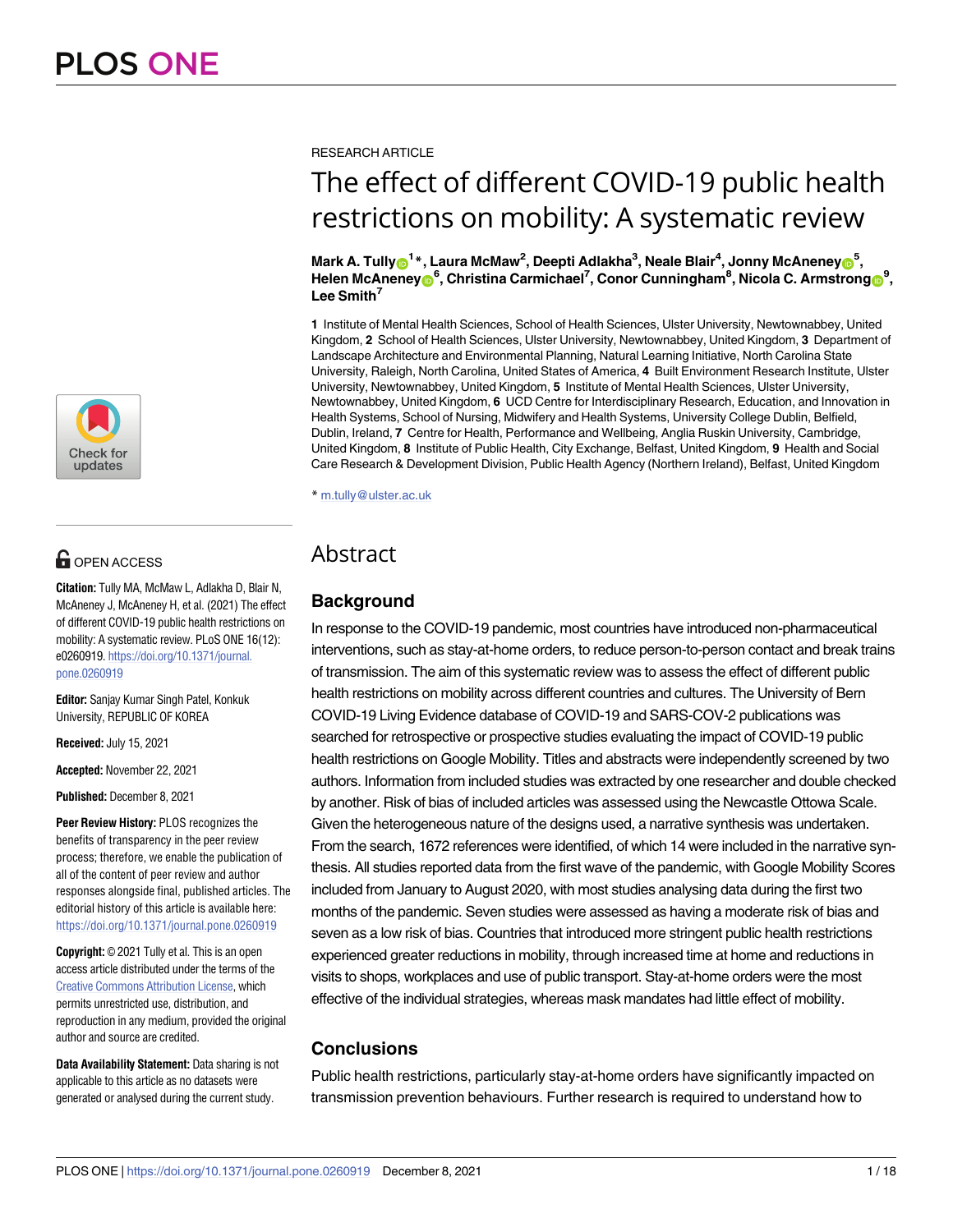<span id="page-1-0"></span>The search strategy and search results have been provided as supplementary files.

**Funding:** The author(s) received no specific funding for this work.

**Competing interests:** The authors have declared that no competing interests exist.

effectively address pandemic fatigue and to support the safe return back to normal day-today behaviours.

# **Introduction**

On 30th January 2020, the Director-General of the World Health Organisation (WHO) declared the COVID-19 outbreak a public health emergency of international concern. COVID-19 is a respiratory disease caused by a virus known as SARS-CoV-2. This virus is characteristically highly contagious, with a doubling time of infected persons from the alpha variant of between six and seven days [[1\]](#page-14-0). As of  $15<sup>th</sup>$  June 2021, almost 176 million people have been infected worldwide and 3.7 million deaths have been reported [\[2\]](#page-15-0).

To prevent the transmission of SARS-CoV-2 and reduce the subsequent morbidity and mortality from COVID-19, a range of measures have been introduced across the globe. In addition to testing and quarantining and as no vaccine was available, most countries have introduced a set of non-pharmaceutical interventions (NPIs) designed to reduce person-to-person contact and break trains of transmission through physical distancing. These included the introduction of stayat-home orders, whereby citizens were instructed only to leave their residence for essential purposes such as grocery shopping or to seek medical care. Workplaces and non-essential businesses were closed, public gatherings prohibited, and restrictions were placed on non-essential travel [[3](#page-15-0)].

Research shows that mobility and transport accessibility are highly correlated with social disadvantage [\[4](#page-15-0)]. During the pandemic, vulnerable populations (e.g., low-income households, disabled populations) and frontline, essential workers were more likely to use public transportation to travel to their place of work, increasing the risk of infection [\[5](#page-15-0)]. These issues are important because transport inequities often lead to reduced access to jobs, goods, services and other activities. Overtime, a reduced ability to participate in these areas of life can reduce health, wellbeing, and quality of life [\[6](#page-15-0)].

Research has shown that the COVD-19 public health restrictions have had the anticipated effect on reducing transmission [\[7,8\]](#page-15-0), in part characterised by reduced mobility [\[9\]](#page-15-0). It has been recognised that there is a need to compare the effectiveness of different public health restrictions to provide more evidence for the current and future pandemics [[10\]](#page-15-0). To facilitate surveillance of the public response to these restrictions, Google have released regular mobility reports [\[11](#page-15-0)]. These anonymously report on changes in human mobility at a national or a local level. They aggregate data on visits to common locations in comparison to a baseline 5-week period from  $3<sup>rd</sup>$  January to 6<sup>th</sup> February 2020. Data is reported on six groups of locations: (I) presence at home; (II) retail and recreation; (III) grocery stores and pharmacies; (IV) public transport; (V) parks; and (VI) workplaces. This is used to generate mobility reports, whereby the percentage change from the baseline data is reported. This has been one of the main sources governments and researchers have been using to evaluate the impact of COVID-19 NPIs on behaviours.

However, no previous reviews exist that have systematically examined the impact of different public health restriction on mobility. Therefore, the aim of the current review is to assess the effect of different public health restrictions on mobility across different countries and cultures. To the authors' knowledge, this is the first study of its kind and summarising the state of our current knowledge of the effect of public health restrictions on mobility will provide information to aid decision making by policy makers and inform the direction of future researcher.

#### **Methods**

This systematic review followed a pre-planned but unpublished protocol (available on request to corresponding author) and was conducted according to the PRISMA guidelines [[12](#page-15-0)].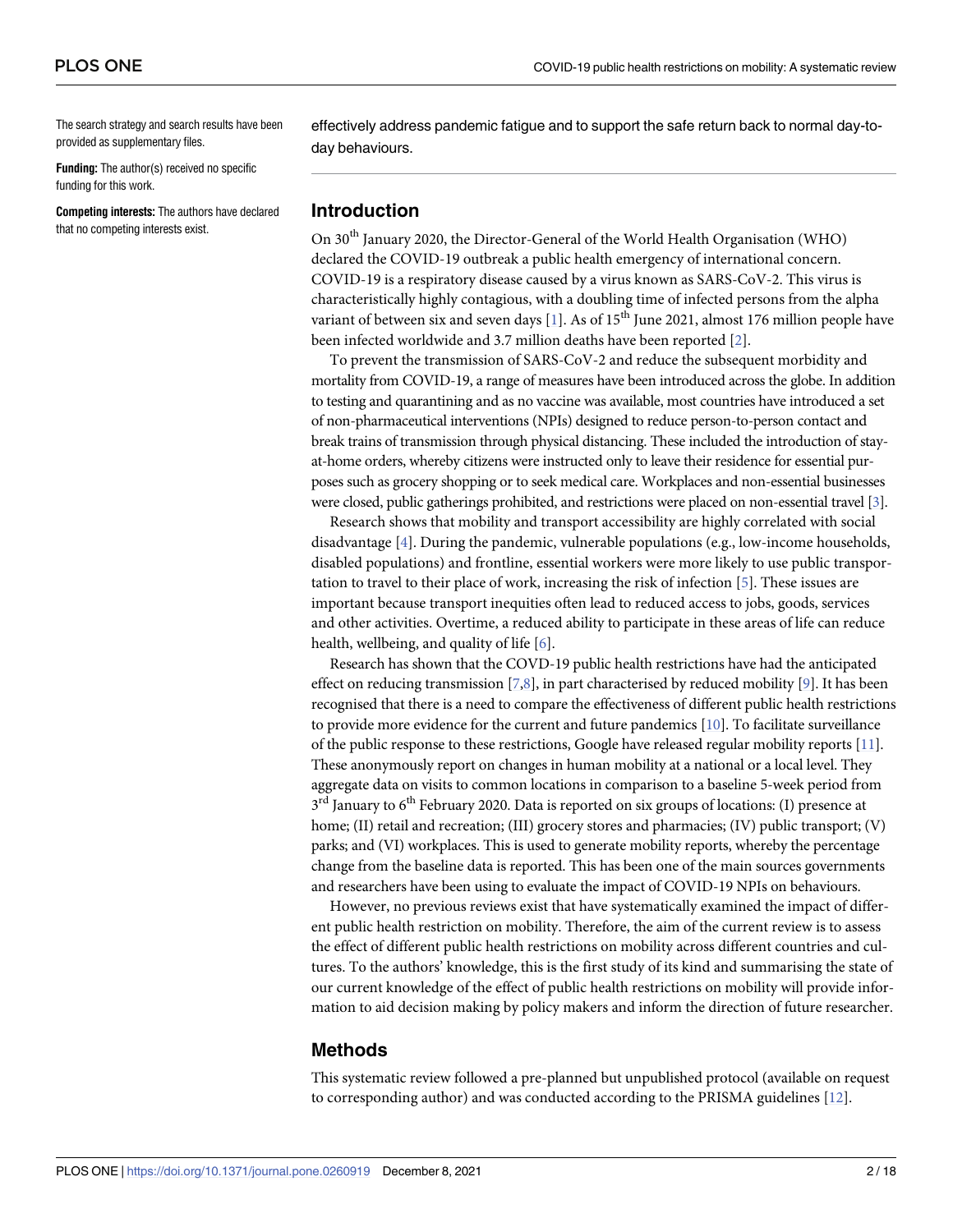### <span id="page-2-0"></span>**Search strategy**

We searched the Institute of Social and Preventive Medicine, University of Bern COVID-19 Living Evidence database ([https://zika.ispm.unibe.ch/assets/data/pub/search\\_beta\)](https://zika.ispm.unibe.ch/assets/data/pub/search_beta) on the 1 February 2021. This tool retrieves all COVID-19 and SARS-COV-2 publications from OVID Embase, Medline, BioRxiv and MedRxiv (details of their search available here: [https://](https://ispmbern.github.io/covid-19/living-review/collectingdata.html) [ispmbern.github.io/covid-19/living-review/collectingdata.html\)](https://ispmbern.github.io/covid-19/living-review/collectingdata.html). The following search terms were used: ("Google" AND "Mobility") OR (global positioning) (S1 [File](#page-14-0)). The titles of papers in the reference lists of included articles were screened to identify other potentially eligible studies for inclusion in the analysis missed by the initial search or any unpublished data. No additional potentially eligible papers were identified. The assessment of inclusion and exclusion criteria, quality of studies and extraction of data were independently undertaken and verified by two investigators (MAT, LMcM). The results were then compared, and, in case of discrepancies, a consensus was reached with the involvement of a third investigator (LS). There was no language restriction.

# **Type of studies, inclusion and exclusion criteria**

All retrospective or prospective studies evaluating the impact of COVID-19 public health restrictions on mobility were included. Mobility was measured using the Google Mobility reports, which included visits to retail outlets and parks, public transport use, number of people in workplaces and time spent in residences.

The inclusion criteria were therefore:

- Retrospective or prospective study design employed
- Assessed the effect of COVID-19 public health restrictions on mobility
- Included a measure of mobility using the Google Mobility reports

We excluded studies that did not meet the inclusion criteria.

#### **Data extraction**

Information from included studies was extracted by one researcher (LMcM) and double checked by another (MAT). This included the characteristics of included studies, such as country, mobility data reported, dates which the study covered, and the public health restrictions in place at the time. Changes in mobility data in available variables were also extracted. Where possible, we have reported the Oxford Stringency Score [[13](#page-15-0)] for the included countries, averaged across the dates covered by the study. This is a score of 0 to 100, with higher number representing stricter relative government policies. We have also reported the date of the first case in each country [\[14\]](#page-15-0) to allow for comparison between the time frame the data covers in relation to the emergence of the pandemic.

# **Risk of bias**

To assess the risk of bias of included studies, the Newcastle Ottowa Scale (NOS) for non-randomised studies was used [\[15\]](#page-15-0). This tool assesses the risk of bias emanating from the selection of the cohort, the comparability of the findings and the measure of the primary outcome. Studies can score between zero and nine, with a higher score indicating higher quality. Studies were rated as having a high (*<*5), moderate (5–7) or low risk of bias (�8) in a similar manner to previous reviews [\[16\]](#page-15-0). Risk of bias was assessed by one researcher (MAT) and double checked by a second (LMcM).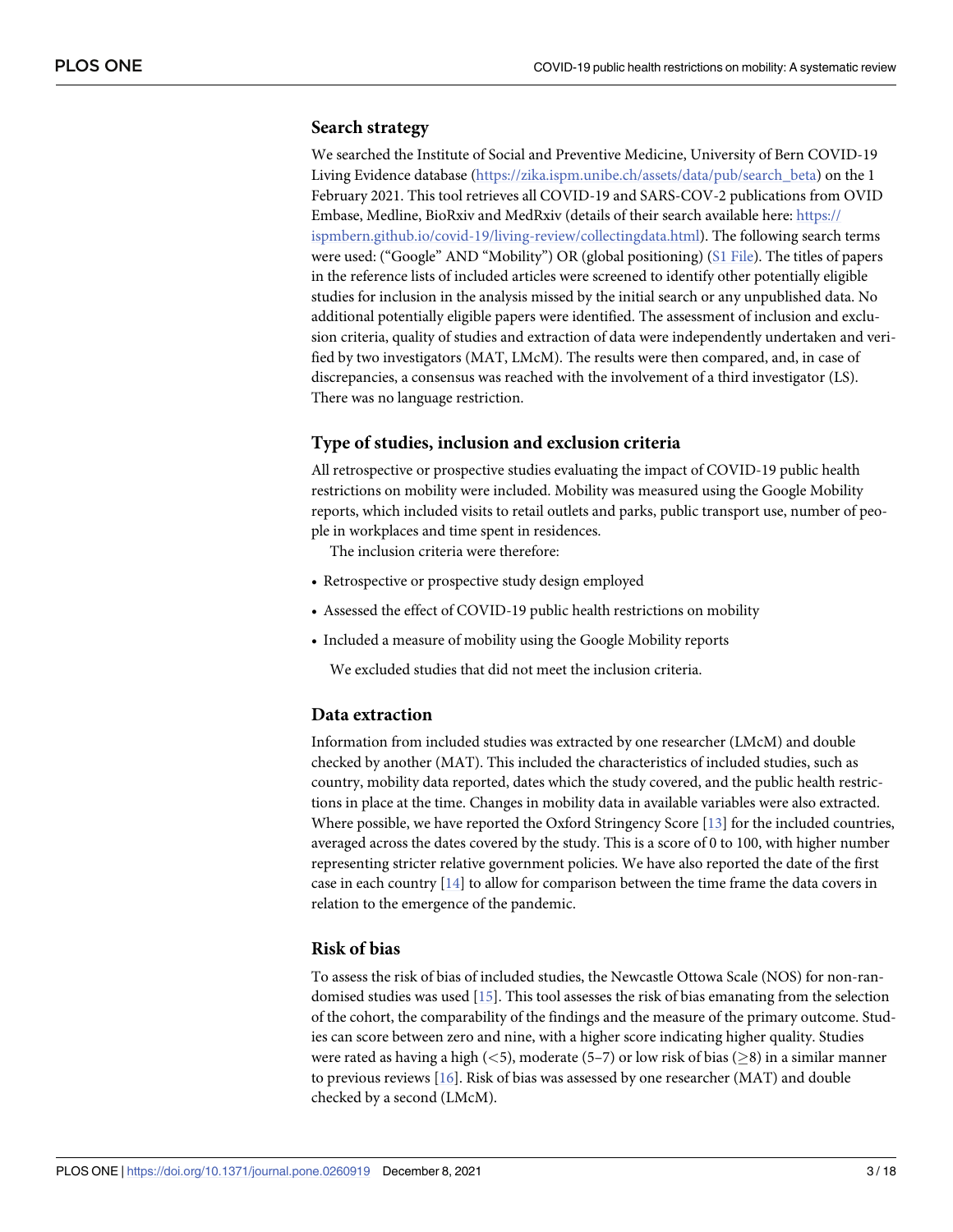#### <span id="page-3-0"></span>**Data synthesis**

Given the heterogeneous nature of the designs used, a narrative synthesis was undertaken, guided by the process of Popay et al [[17](#page-15-0)] and reported in accordance with the SwiM criteria for reporting systematic reviews without meta-analysis  $[18]$  $[18]$  $[18]$ . The rationale for the synthesis was to examine the effect of different COVID-19 public health restrictions of the variables from the Google Mobility reports, noting other factors that may have influenced the behavioural responses to public health restrictions. As previously stated, Google Mobility Reports contain changes in aggregated data on the visits made to six different groups of locations: (I) presence at home; (II) retail and recreation; (III) grocery stores and pharmacies; (IV) public transport; (V) parks; and (VI) workplaces. Data is reported as the percentage change from baseline. This is used to generate mobility reports, whereby the percentage change relative to the baseline period, defined as the median value, for the corresponding day of the week during the 5-week baseline period.

Preliminary synthesis of included studies was conducted by MAT and LMcM to identify common features across studies in terms of the direction and size of effect. These were tabulated and then narratively described within and across studies.

# **Results**

# **Search results**

From the initial search, 1672 references were identified (S2 [File](#page-14-0)), of which 85 were selected for full text checking (Fig 1). From these 71 were excluded and 14 were included in the narrative synthesis (Fig 1).



<https://doi.org/10.1371/journal.pone.0260919.g001>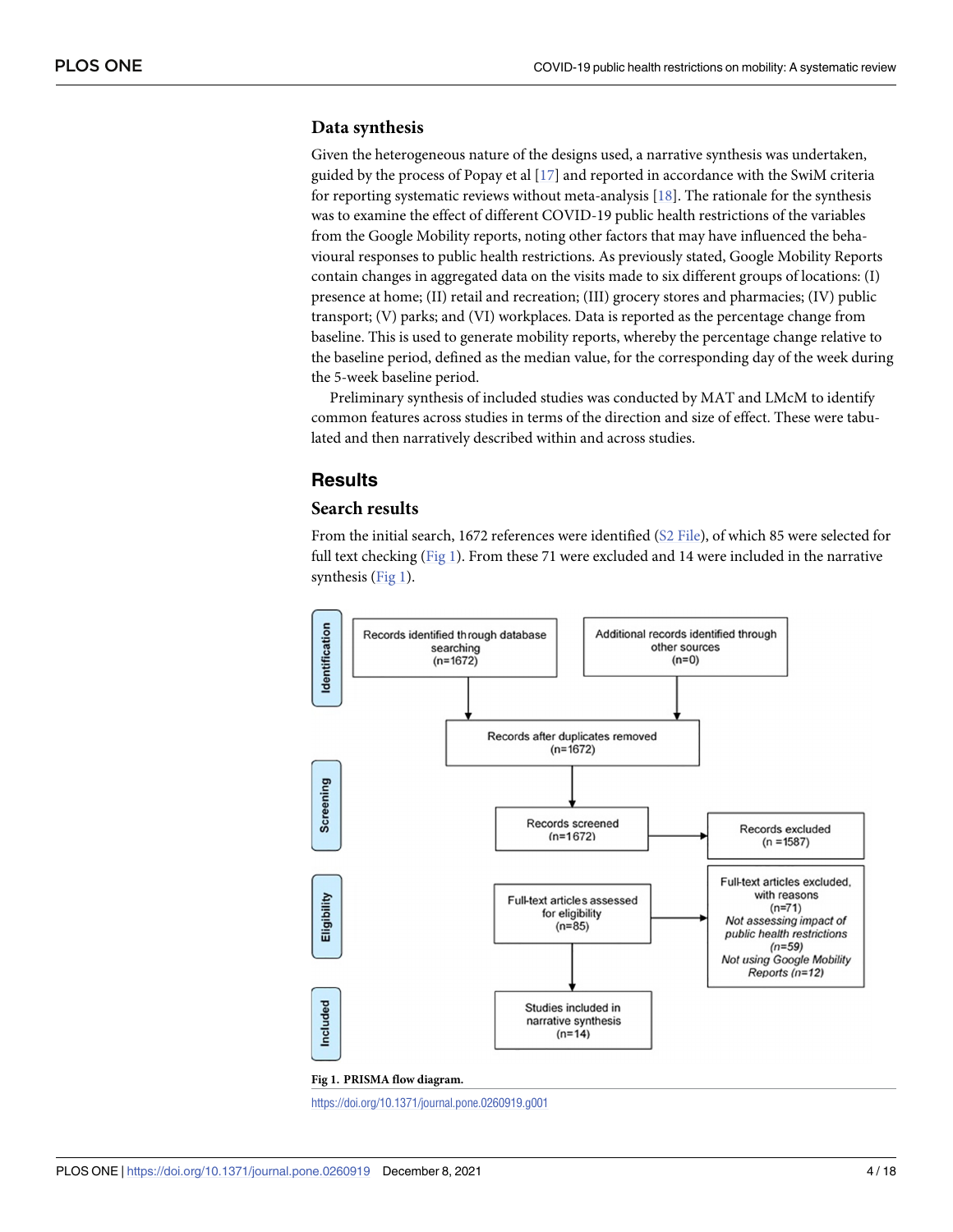# <span id="page-4-0"></span>**Characteristics of included studies**

Of the 14 included studies, four studies included data from multiple countries across Europe, North America, Asia, Australasia and Africa [\[24,28](#page-16-0),[30,32\]](#page-16-0). Four studies were conducted in the United States of America (USA) [\[19,21,23](#page-15-0),[25\]](#page-16-0) and other studies used data from Australia [[31](#page-16-0)], Canada [\[26\]](#page-16-0), India [\[29\]](#page-16-0), Nigeria [[27](#page-16-0)], South Africa [\[20\]](#page-15-0) and Turkey [[22](#page-15-0)] [\(Table](#page-5-0) 1). All studies reported data from the first wave of the pandemic, with Google Mobility Scores included from January to August 2020, with most studies analysing data during the first two months of the pandemic. A range of public health restrictions were in place at the time, including stay-athome orders, closure of non-essential services and schools and restrictions on travel within countries ([Table](#page-5-0) 1). In line with this, the mean Oxford Stringency Scores ranged from 43.9 [\[21\]](#page-15-0) to 94.2 [[29](#page-16-0)] out of 100.

Changes across most or all of the Google Mobility variables where reported separately by 9 of the 14 studies [[19–21](#page-15-0)[,25,27,29–32\]](#page-16-0), whereas four studies only reported aggregated scores score [\[22,23,](#page-15-0)[26](#page-16-0),[28](#page-16-0)] or just assessed changes in one variable [[24](#page-16-0)].

#### **Risk of bias**

Overall, the average NOS score of included studies was 7.6 out of 9, with scores ranging from 6 to 9 ([Table](#page-8-0) 2). Seven studies were rated as having a moderate risk of bias [[19,20,22,23](#page-15-0),[25,31,32\]](#page-16-0) and seven at a low risk of bias [[21](#page-15-0),[24,26–30\]](#page-16-0). Studies that were rated as having a moderate risk of bias did not include a non-exposed comparison group or had a short follow-up duration [\(Table](#page-8-0) 2).

#### **Data synthesis**

Google Mobility reports provide an estimate of change in visits to the various destinations as a percentage change from the number of visits during the baseline period of 3<sup>rd</sup> January 2020 to 6<sup>th</sup> February 2020.

#### **Overall Google Mobility**

Wang et al [\[31](#page-16-0)] did not report the level of changes in the Google Mobility Scores, but identified common trends across territories in Australia including increases in the residential variable and decreased visits to transit stations, retail and recreation, and workspaces. The use of parks varied across territories and visits to grocery stores and pharmacies increased immediately after national lockdown was announced, but subsequently decreased ([Table](#page-9-0) 3).

Four other studies generated an overall Google Mobility score by averaging changes in the across some or all of the variables [[22](#page-15-0),[23](#page-15-0)[,26,28\]](#page-16-0). In an analysis of Google Mobility score across 125 countries, stricter public health measures, measured using the Oxford COVID-19 Government Response Tracker, led to greater reductions in mobility [[28](#page-16-0)], and the effects of these restrictions on mobility appeared to impact infection rates at 14 days [\(Table](#page-9-0) 3).

The remaining studies investigated the impact of specific restrictions. Two studies from the USA demonstrated that stay-at-home orders led to a decrease in overall mobility. Feyman et al [\[23\]](#page-15-0) demonstrated that the introduction of stay-at-home-orders led to a decreased in overall mobility by 12 percentage points (95% confidence intervals (CI) -13.1, -10.9) over and above the average decline of -25.6 (95% CI -28.3, -22.9) that had been observed after the start of the pandemic. Excluding parks, Jacobsen & Jacobsen [[25](#page-16-0)] demonstrated that the average Google Mobility score decreased by 42.5 percentage points in states with stay-at-home orders in place, compared to 32.6 percentage points in states without stay-at-home orders.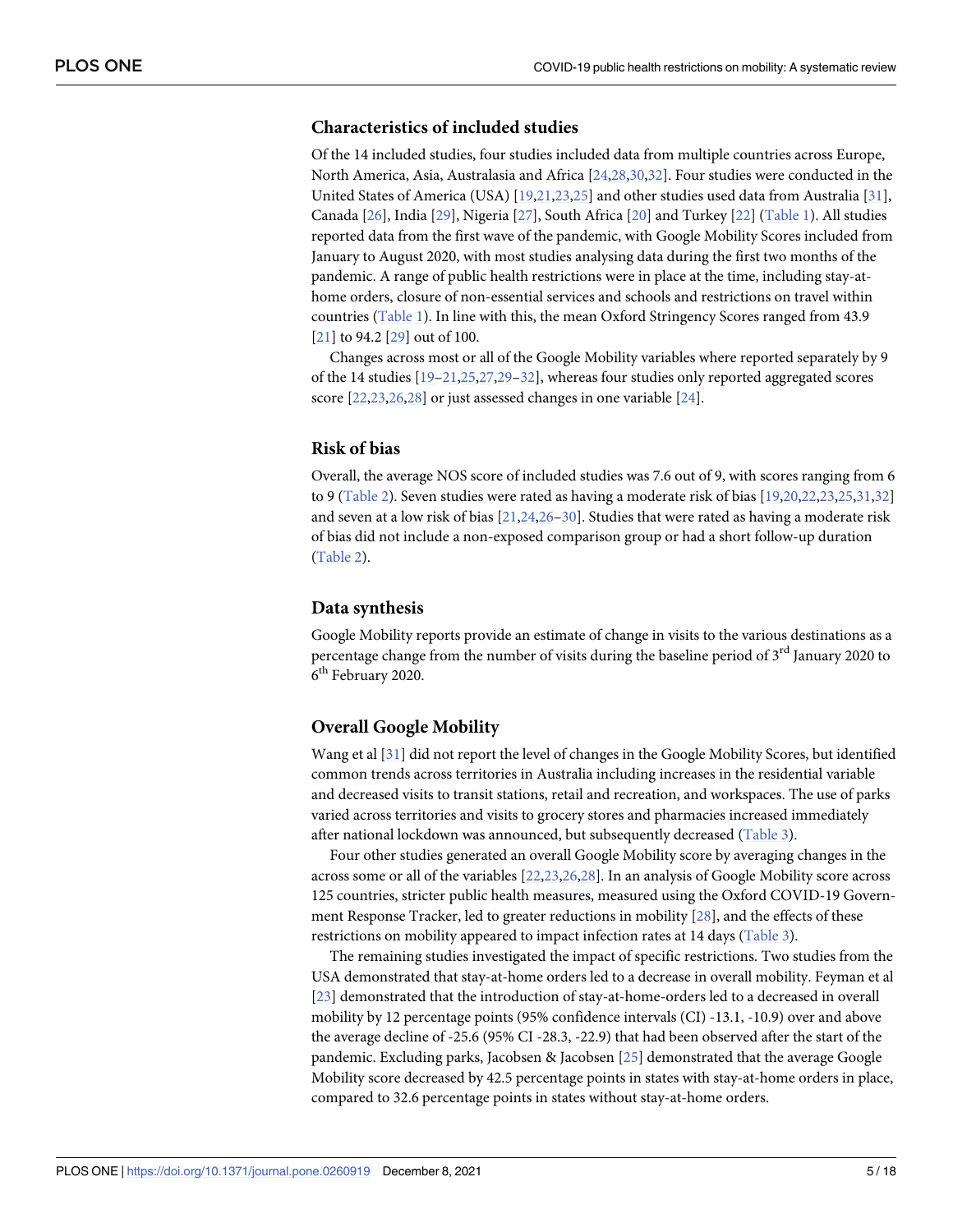| Study ID                   | Country                     | Geographical Unit                                                                                                                                       | Mean Oxford<br>COVID-19<br>Stringency<br>score* | <b>Google Mobility</b><br>Variables                                                                                                                                                                                         | Dates<br>covered by<br>the study | Date first<br>case<br>confirmed in<br>country | <b>Public Health</b><br>Restrictions in place                                                                                                                                                                                                                                                                                                                                                                                                                                       |
|----------------------------|-----------------------------|---------------------------------------------------------------------------------------------------------------------------------------------------------|-------------------------------------------------|-----------------------------------------------------------------------------------------------------------------------------------------------------------------------------------------------------------------------------|----------------------------------|-----------------------------------------------|-------------------------------------------------------------------------------------------------------------------------------------------------------------------------------------------------------------------------------------------------------------------------------------------------------------------------------------------------------------------------------------------------------------------------------------------------------------------------------------|
| Abouk<br>& Heydari [19]    | United States of<br>America | 50 states plus the<br>District of Columbia                                                                                                              | 60.2                                            | (I) Presence at home<br>(II) Retail and<br>recreation<br>(III) Grocery stores<br>and pharmacies<br>(IV) Public transport<br>(V) Parks<br>(VI) Workplaces                                                                    | 26 March-<br>25 April 2020       | 21 Jan 2020                                   | • Stay-at-home order<br>• Closure of non-essential<br>business and schools<br>• Bans on large gatherings<br>• Limits on restaurant<br>and bars                                                                                                                                                                                                                                                                                                                                      |
| Carlitz &<br>Makhura [20]  | South Africa                | Provinces including<br>Eastern Cape, Free<br>state, Gauteng,<br>Kwazulu-Natal,<br>Limpopo,<br>Mpumalanga, North<br>West, Northern Cape,<br>Western Cape | 87.9                                            | (II) Retail and<br>recreation<br>(III) Grocery stores<br>and pharmacies<br>(IV) Public transport<br>(VI) Workplaces                                                                                                         | 27 Mar - 30<br>Apr 2020          | 6 Mar 2020                                    | • Stay-at-home order<br>unless performing<br>essential services,<br>obtaining essential goods<br>or services, collecting<br>social grants, emergency<br>care or chronic<br>medication attention<br>• Closure of non-essential<br>businesses and<br>workplaces except those<br>providing essential<br>services<br>• Movements between<br>provinces, metropolitan<br>areas and districts<br>prohibited, including<br>commuter transport<br>services, except for<br>essential services |
| Chernozhukov<br>et al [21] | United States of<br>America | All 50 states                                                                                                                                           | 43.9                                            | (II) Retail and<br>recreation<br>(III) Grocery stores<br>and pharmacies<br>(IV) Public transport<br>(VI) Workplaces                                                                                                         | 7 March-3<br>June 2020           | 21 Jan 2020                                   | • Stay-at-home order<br>• Closure of K-12 schools,<br>movie theatres, dine in<br>restaurants and non-<br>essential businesses<br>• Mandatory face mask<br>use by employees                                                                                                                                                                                                                                                                                                          |
| Durmuş et al<br>$[22]$     | Turkey                      |                                                                                                                                                         | 70.5                                            | Aggregated Google<br>Mobility Score                                                                                                                                                                                         | 11 March-<br>18 April 2020       | 12 Mar 2020                                   | • Ban on flights and<br>restrictions on inter-<br>provincial travel<br>• Closure of schools<br>• Postponements of<br>sporting events<br>$\bullet$ Introduction of a curfew<br>for those under 20 years<br>and over 65 years of age                                                                                                                                                                                                                                                  |
| Feyman et al<br>$[23]$     | United States of<br>America | All 50 states                                                                                                                                           | 52.1                                            | Mobility index<br>calculated as mean of<br>percent changes for all<br>non-residential<br>categories, which<br>included retail and<br>recreation, groceries<br>and pharmacies,<br>parks, transit stations,<br>and workplaces | 19 March-7<br>April 2020         | 21 Jan 2020                                   | • Stay at home order<br>implemented in 39 states<br>except for certain<br>permitted activities, e.g.<br>key workers and<br>shopping for essential<br>supplies                                                                                                                                                                                                                                                                                                                       |

#### <span id="page-5-0"></span>**[Table](#page-4-0) 1. Characteristics of included studies.**

(*Continued*)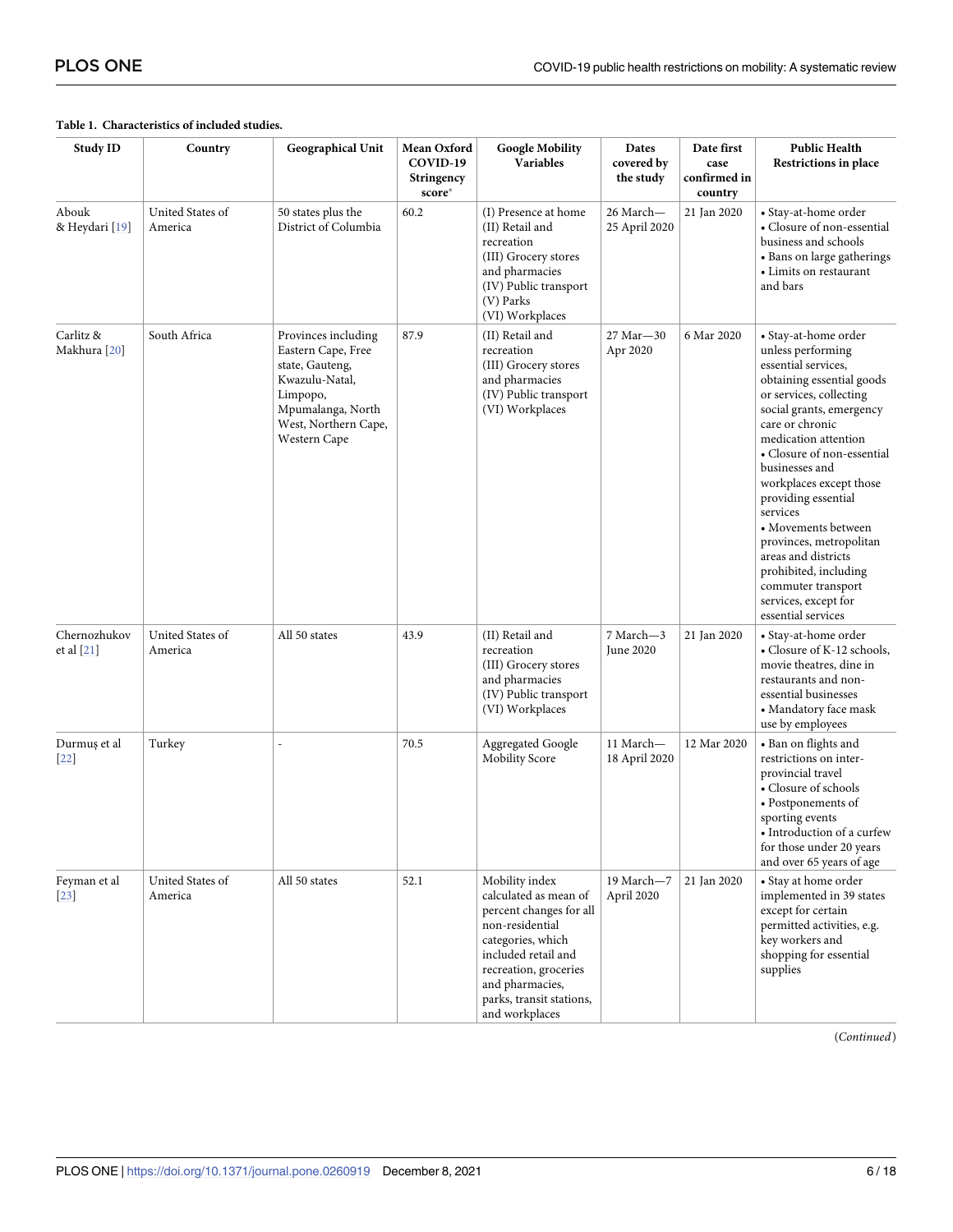| <b>Study ID</b>                   | Country                                                                                                                                                                                                                                                                                                                                                                                                                                                                                                               | Geographical Unit                          | Mean Oxford<br>COVID-19<br>Stringency<br>score* | <b>Google Mobility</b><br>Variables                                                                                                                      | Dates<br>covered by<br>the study   | Date first<br>case<br>confirmed in<br>country | <b>Public Health</b><br>Restrictions in place                                                                                                                                                                                                                        |
|-----------------------------------|-----------------------------------------------------------------------------------------------------------------------------------------------------------------------------------------------------------------------------------------------------------------------------------------------------------------------------------------------------------------------------------------------------------------------------------------------------------------------------------------------------------------------|--------------------------------------------|-------------------------------------------------|----------------------------------------------------------------------------------------------------------------------------------------------------------|------------------------------------|-----------------------------------------------|----------------------------------------------------------------------------------------------------------------------------------------------------------------------------------------------------------------------------------------------------------------------|
| Geng et al [24]                   | Argentina, Australia,<br>Austria, Belgium,<br>Bolivia, Brazil, Canada,<br>Chile, Colombia,<br>Denmark, Ecuador,<br>Egypt, Finland, France,<br>Germany, Hong Kong,<br>Hungary, India,<br>Indonesia, Ireland,<br>Italy, Japan, Kenya,<br>Malaysia, Mexico,<br>Mongolia, Netherlands,<br>New Zealand, Nigeria,<br>Norway, Panama, Peru,<br>Philippines, Poland,<br>Portugal, Romania,<br>Saudi Arabia,<br>Singapore, South<br>Africa, South Korea,<br>Spain, Sweden, Taiwan,<br>Thailand, UK, United<br>States, Vietnam. | 48 countries across all<br>continents      | $\overline{a}$                                  | (V) Parks                                                                                                                                                | 16 February<br>$-26$ May<br>2020   | $\overline{a}$                                | • Stay-at-home order<br>• Restrictions on social<br>gatherings, and internal<br>movements<br>• Cancellation of public<br>events<br>• Closure of workplaces                                                                                                           |
| Jacobsen &<br>Jacobsen [25]       | United States of<br>America                                                                                                                                                                                                                                                                                                                                                                                                                                                                                           | 50 states plus the<br>District of Columbia | 60.2                                            | (II) Retail and<br>recreation<br>(III) Grocery stores<br>and pharmacies<br>(IV) Public transport<br>(V) Parks<br>(VI) Workplaces                         | 29 March<br>2020                   | 21 Jan 2020                                   | • Stay-at-home order<br>except for essential<br>activities such as key<br>work, exercise and<br>shopping for food<br>introduced in 25 states<br>• Work from home<br>order, except for key<br>workers who are unable<br>to do so                                      |
| Karaivanov et al<br>26            | Canada                                                                                                                                                                                                                                                                                                                                                                                                                                                                                                                |                                            | 61.5                                            | (I) Presence at home<br>(II) Retail and<br>recreation<br>(III) Grocery stores<br>and pharmacies<br>(IV) Public transport<br>(V) Parks<br>(VI) Workplaces | 26 February<br>2020-3 July<br>2020 | 26 Jan 2020                                   | • Mandatory mask<br>wearing<br>• Closure of retail and<br>non-essential businesses,<br>restaurants, recreation<br>facilities, places of<br>worship and schools.<br>• Limits on events and<br>gatherings<br>• Restrictions on<br>international and<br>domestic travel |
| Lawal<br>& Nwegbu <sup>[27]</sup> | Nigeria                                                                                                                                                                                                                                                                                                                                                                                                                                                                                                               |                                            | 83.4                                            | (I) Presence at home<br>(II) Retail and<br>recreation<br>(III) Grocery stores<br>and pharmacies<br>(IV) Public transport<br>(V) Parks                    | 29 March-<br>30 June 2020          | 28 Feb 2020                                   | • Nationwide total<br>lockdown                                                                                                                                                                                                                                       |

#### **Table 1.** (Continued)

(*Continued*)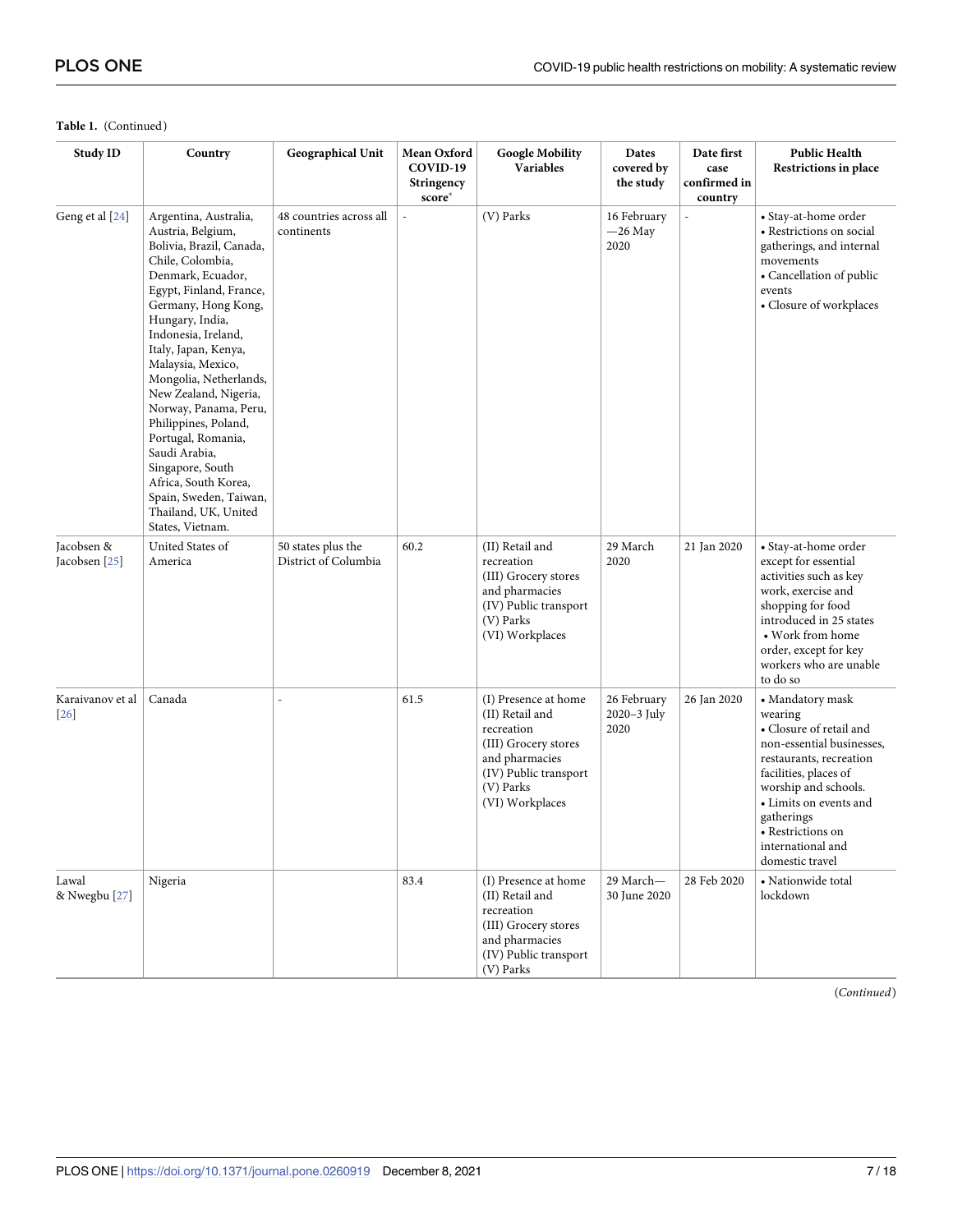| <b>Study ID</b>                    | Country                                                                                                                                                                                            | Geographical Unit                                                                                                                                 | Mean Oxford<br>COVID-19<br><b>Stringency</b><br>score* | <b>Google Mobility</b><br>Variables                                                                                                                      | Dates<br>covered by<br>the study                        | Date first<br>case<br>confirmed in<br>country | <b>Public Health</b><br>Restrictions in place                                                                                                                                                                                                                                                                                                                                                                                                                                            |
|------------------------------------|----------------------------------------------------------------------------------------------------------------------------------------------------------------------------------------------------|---------------------------------------------------------------------------------------------------------------------------------------------------|--------------------------------------------------------|----------------------------------------------------------------------------------------------------------------------------------------------------------|---------------------------------------------------------|-----------------------------------------------|------------------------------------------------------------------------------------------------------------------------------------------------------------------------------------------------------------------------------------------------------------------------------------------------------------------------------------------------------------------------------------------------------------------------------------------------------------------------------------------|
| Ould Setti &<br>Vountilainen<br>28 | 125 countries                                                                                                                                                                                      |                                                                                                                                                   |                                                        | (I) Presence at home<br>(II) Retail and<br>recreation<br>(III) Grocery stores<br>and pharmacies<br>(IV) Public transport<br>(V) Parks<br>(VI) Workplaces | 15 February<br>$-11$<br>September<br>2020               |                                               | Stay-at-home order<br>• Social distancing<br>• Working from home<br>• Shopping only for<br>essentials and leaving<br>residency only for<br>essential reasons, such as<br>key work or seeking<br>medical care.                                                                                                                                                                                                                                                                            |
| Singh et al [29]                   | India                                                                                                                                                                                              |                                                                                                                                                   | 94.2                                                   | (I) Presence at home<br>(II) Retail and<br>recreation<br>(III) Grocery stores<br>and pharmacies<br>(IV) Public transport<br>(V) Parks<br>(VI) Workplaces | $22$ Mar $-17$<br>May 2020                              | 30 Jan 2020                                   | • Curfew<br>• Restricted inter-state<br>movement<br>• Closure of non-essential<br>services and schools                                                                                                                                                                                                                                                                                                                                                                                   |
| Summan &<br>Nandi <sup>[30]</sup>  | 130 countries across:<br>East Asia & Pacific:<br>Europe & Central Asia;<br>Latin America &<br>Caribbean; Middle East<br>& North Africa; North<br>America; South Asia;<br>and Sub-Saharan<br>Africa |                                                                                                                                                   |                                                        | (I) Presence at home<br>(II) Retail and<br>recreation<br>(III) Grocery stores<br>and pharmacies<br>(IV) Public transport<br>(V) Parks<br>(VI) Workplaces | Mar-April<br>2020                                       |                                               | <b>Standard lockdown</b><br>• Stay-a-home order<br>except for essential<br>activities<br>• Closure of all non-<br>essential business and<br>Strict lockdown<br>• Closure of all industries,<br>except for those deemed<br>essential<br>• Individuals only allowed<br>to leave home for<br>essential activities<br>• Curfew which allowed<br>people to leave home at<br>specific times<br>• Fines issued if<br>individuals not<br>complying<br>• Military presence to<br>enforce measures |
| Wang et al [31]                    | Australia                                                                                                                                                                                          | South Australia; West<br>Australia; Tasmania;<br>North Territory;<br>Australian Capital<br>Territory; New South<br>Wales; Victoria;<br>Queensland | 58.2                                                   | (I) Presence at home<br>(II) Retail and<br>recreation<br>(III) Grocery stores<br>and pharmacies<br>(IV) Public transport<br>(V) Parks<br>(VI) Workplaces | 15 Feb-15<br>Aug 2020                                   | 25 Jan 2020                                   | • Travel restrictions<br>• Self-isolation<br>• Social distancing<br>• Border closures                                                                                                                                                                                                                                                                                                                                                                                                    |
| Xu [32]                            | United States of<br>America and Europe                                                                                                                                                             |                                                                                                                                                   |                                                        | (I) Presence at home<br>(II) Retail and<br>recreation<br>(III) Grocery stores<br>and pharmacies<br>(IV) Public transport<br>(V) Parks<br>(VI) Workplaces | Not reported<br>(assumed to<br>be during<br>first wave) |                                               | • Stay-at-home order in<br>the USA<br>• Lockdowns in Europe<br>with similar public health<br>restrictions such as stay-<br>at-home orders with the<br>exception of essential<br>activities                                                                                                                                                                                                                                                                                               |

#### **Table 1.** (Continued)

 $^\ast$  The stringency score across multiple countries have not been included.

<https://doi.org/10.1371/journal.pone.0260919.t001>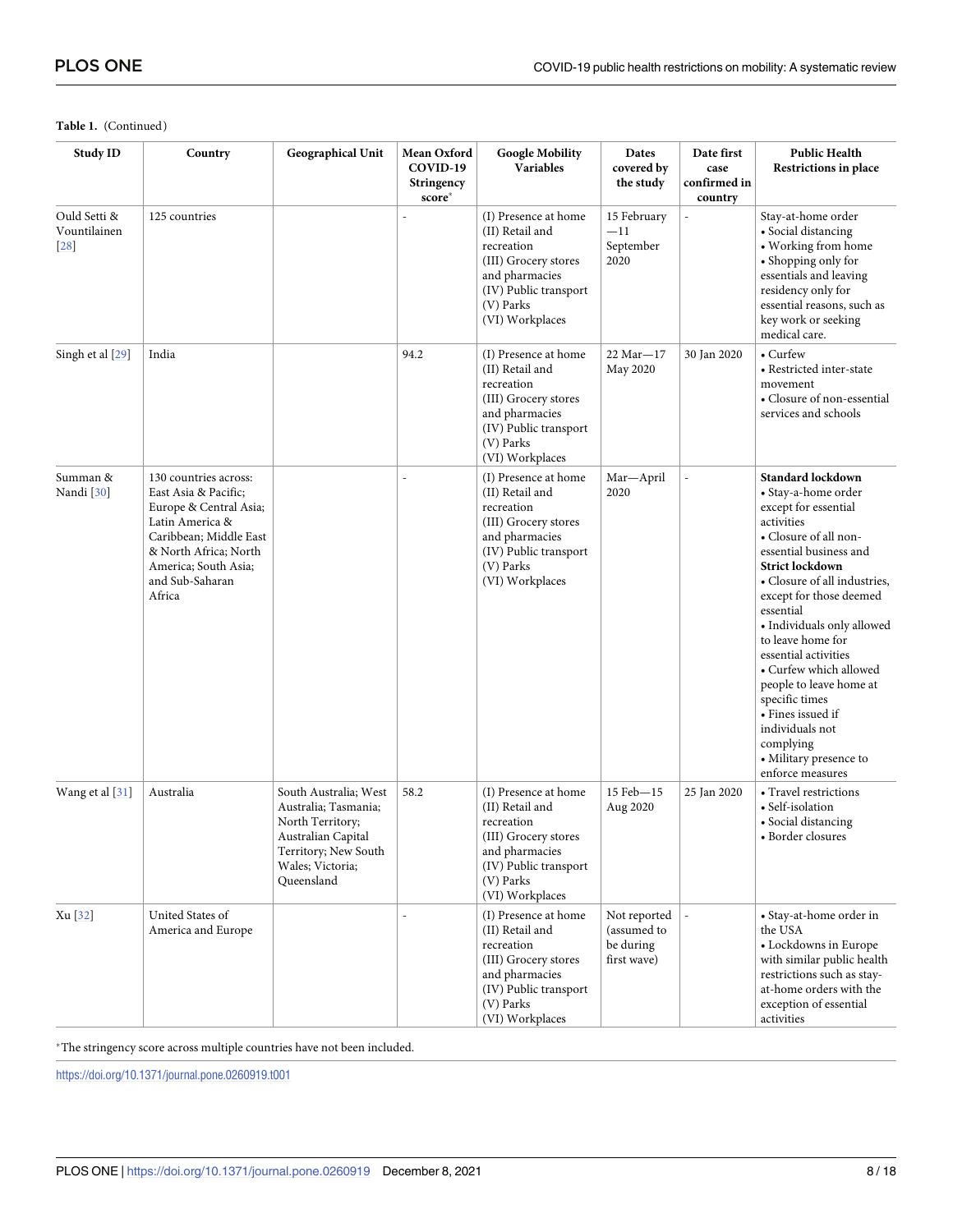|                                        |                                                |                                               | Selection                    |                                                                                      |                                                                          | Comparability                                                            | Outcome                  |                                                              |                                        | Total<br>score<br>(9) |
|----------------------------------------|------------------------------------------------|-----------------------------------------------|------------------------------|--------------------------------------------------------------------------------------|--------------------------------------------------------------------------|--------------------------------------------------------------------------|--------------------------|--------------------------------------------------------------|----------------------------------------|-----------------------|
| <b>Study ID</b>                        | Representativeness<br>of the exposed<br>cohort | Selection of<br>the non-<br>exposed<br>cohort | Ascertainment<br>of exposure | Demonstration<br>that outcome of<br>interest was not<br>present at start of<br>study | Comparability of<br>cohorts on the<br>basis of the design<br>or analysis | Comparability of<br>cohorts on the<br>basis of the design<br>or analysis | Assessment<br>of outcome | Was follow-<br>up long<br>enough for<br>outcomes to<br>occur | Adequacy<br>of follow up<br>of cohorts |                       |
| Abouk<br>& Heydari [19]                | $\mathbf{1}$                                   | $\mathbf{0}$                                  | $\mathbf{1}$                 | $\mathbf{1}$                                                                         | $\mathbf{1}$                                                             | $\mathbf{1}$                                                             | $\mathbf{1}$             | $\mathbf{0}$                                                 | $\mathbf{1}$                           | $\overline{7}$        |
| Carlitz &<br>Makhura [20]              | $\mathbf{1}$                                   | $\mathbf{1}$                                  | $\mathbf{1}$                 | $\mathbf{1}$                                                                         | 1                                                                        | $\mathbf{0}$                                                             | $\mathbf{1}$             | $\mathbf{0}$                                                 | $\mathbf{1}$                           | $\overline{7}$        |
| Chernozhukov<br>et al [21]             | $\mathbf{1}$                                   | $\mathbf{1}$                                  | $\mathbf{1}$                 | $\mathbf{1}$                                                                         | $\mathbf{1}$                                                             | $\mathbf{1}$                                                             | $\mathbf{1}$             | $\mathbf{1}$                                                 | $\mathbf{1}$                           | 9                     |
| Durmuş et al<br>$[22]$                 | $\mathbf{1}$                                   | $\bf{0}$                                      | $\mathbf{1}$                 | $\mathbf{1}$                                                                         | $\boldsymbol{0}$                                                         | $\boldsymbol{0}$                                                         | $\mathbf{1}$             | $\mathbf{1}$                                                 | $\mathbf{1}$                           | 6                     |
| Feyman et al<br>$[23]$                 | $\mathbf{1}$                                   | $\mathbf{1}$                                  | $\mathbf{1}$                 | $\mathbf{1}$                                                                         | $\mathbf{1}$                                                             | $\mathbf{0}$                                                             | $\mathbf{1}$             | $\mathbf{0}$                                                 | $\mathbf{1}$                           | $\overline{7}$        |
| Geng et al [24]                        | $\mathbf{1}$                                   | $\,1\,$                                       | $\,1$                        | $\,1$                                                                                | $\mathbf{1}$                                                             | $\bf{0}$                                                                 | $\mathbf{1}$             | $\mathbf{1}$                                                 | $\mathbf{1}$                           | 8                     |
| Jacobsen &<br>Jacobsen [25]            | $\mathbf{1}$                                   | <sup>1</sup>                                  | $\mathbf{1}$                 | $\mathbf{1}$                                                                         | 1                                                                        | $\mathbf{0}$                                                             | $\mathbf{1}$             | $\mathbf{0}$                                                 | $\mathbf{1}$                           | $\overline{7}$        |
| Karaivanov et al<br>$[26]$             | $\mathbf{1}$                                   | $\mathbf{1}$                                  | $\mathbf{1}$                 | $\mathbf{1}$                                                                         | $\mathbf{1}$                                                             | $\mathbf{1}$                                                             | $\mathbf{1}$             | $\mathbf{1}$                                                 | $\mathbf{1}$                           | 9                     |
| Lawal<br>& Nwegbu <sup>[27]</sup>      | $\mathbf{1}$                                   | $\mathbf{1}$                                  | $\mathbf{1}$                 | $\mathbf{1}$                                                                         | $\mathbf{1}$                                                             | $\mathbf{0}$                                                             | $\mathbf{1}$             | $\mathbf{1}$                                                 | $\mathbf{1}$                           | 8                     |
| Ould Setti &<br>Vountilainen<br>$[28]$ | $\mathbf{1}$                                   | $\mathbf{1}$                                  | $\mathbf{1}$                 | $\mathbf{1}$                                                                         | $\mathbf{1}$                                                             | $\mathbf{0}$                                                             | $\mathbf{1}$             | $\mathbf{1}$                                                 | $\mathbf{1}$                           | 8                     |
| Singh et al [29]                       | $\mathbf{1}$                                   | $\mathbf{1}$                                  | $\mathbf{1}$                 | $\mathbf{1}$                                                                         | $\mathbf{1}$                                                             | $\bf{0}$                                                                 | $\mathbf{1}$             | $\mathbf{1}$                                                 | $\mathbf{1}$                           | 8                     |
| Summan &<br>Nandi <sup>[30]</sup>      | $\mathbf{1}$                                   | $\mathbf{1}$                                  | $\mathbf{1}$                 | $\mathbf{1}$                                                                         | $\mathbf{1}$                                                             | $\mathbf{1}$                                                             | $\mathbf{1}$             | $\mathbf{1}$                                                 | $\mathbf{1}$                           | 9                     |
| Wang et al [31]                        | $\mathbf{1}$                                   | $\boldsymbol{0}$                              | $\mathbf{1}$                 | $\mathbf{1}$                                                                         | $\bf{0}$                                                                 | $\bf{0}$                                                                 | $\mathbf{1}$             | $\mathbf{1}$                                                 | $\mathbf{1}$                           | 6                     |
| Xu [32]                                | $\mathbf{1}$                                   | $\mathbf{1}$                                  | $\mathbf{1}$                 | $\mathbf{1}$                                                                         | $\mathbf{1}$                                                             | $\boldsymbol{0}$                                                         | $\mathbf{1}$             | $\boldsymbol{0}$                                             | $\mathbf{1}$                           | $\overline{7}$        |

#### <span id="page-8-0"></span>**[Table](#page-4-0) 2. Risk of bias of included studies.**

<https://doi.org/10.1371/journal.pone.0260919.t002>

In Turkey, Durmuş et al [[22](#page-15-0)] demonstrated that the introductions of stay-at-home orders for people aged over 65 years, travel restrictions, closure of schools & cancellation of major social activities led to a decrease of 36 percentage points. They also found that the most effective strategy (84.8 percentage point decrease) was the introduction of stay-at-home orders for all people in the country for two days, leading to the reduction in the virus transmission rate from 7.52 to 1.82. and a significant positive correlation was found between Google Mobility data and transmission rate  $(r = 0.78)$ .

In Canada, restrictions on international and domestic travel, and on visiting care facilities, were weakly correlated  $(r = 0.14)$  with a reduction in the Google Mobility score, whereas the restrictions on non-essential businesses was strongly correlated ( $r = -0.86$ ) with a reduction in the Google Mobility score. Although the introduction of mask mandates appeared to have an impact on transmission rates, it did not appear to be correlated with mobility  $(r = 0.09)$  [[26](#page-16-0)].

#### **Presence at home**

One of the more common public health measures introduced during the first wave of the pandemic was the introduction of stay-at-home orders. This was shown to result in an increase in the presence at home Google Mobility score, ranging from 16.2 percentage points in the USA [\[19\]](#page-15-0) to 20.6 percentage points in Europe [\[32\]](#page-16-0) and 29 (95% CI 17–32) percentage points increase in India [[29](#page-16-0)]. The variation in regional effects was noted in a study in Nigeria [\[27\]](#page-16-0)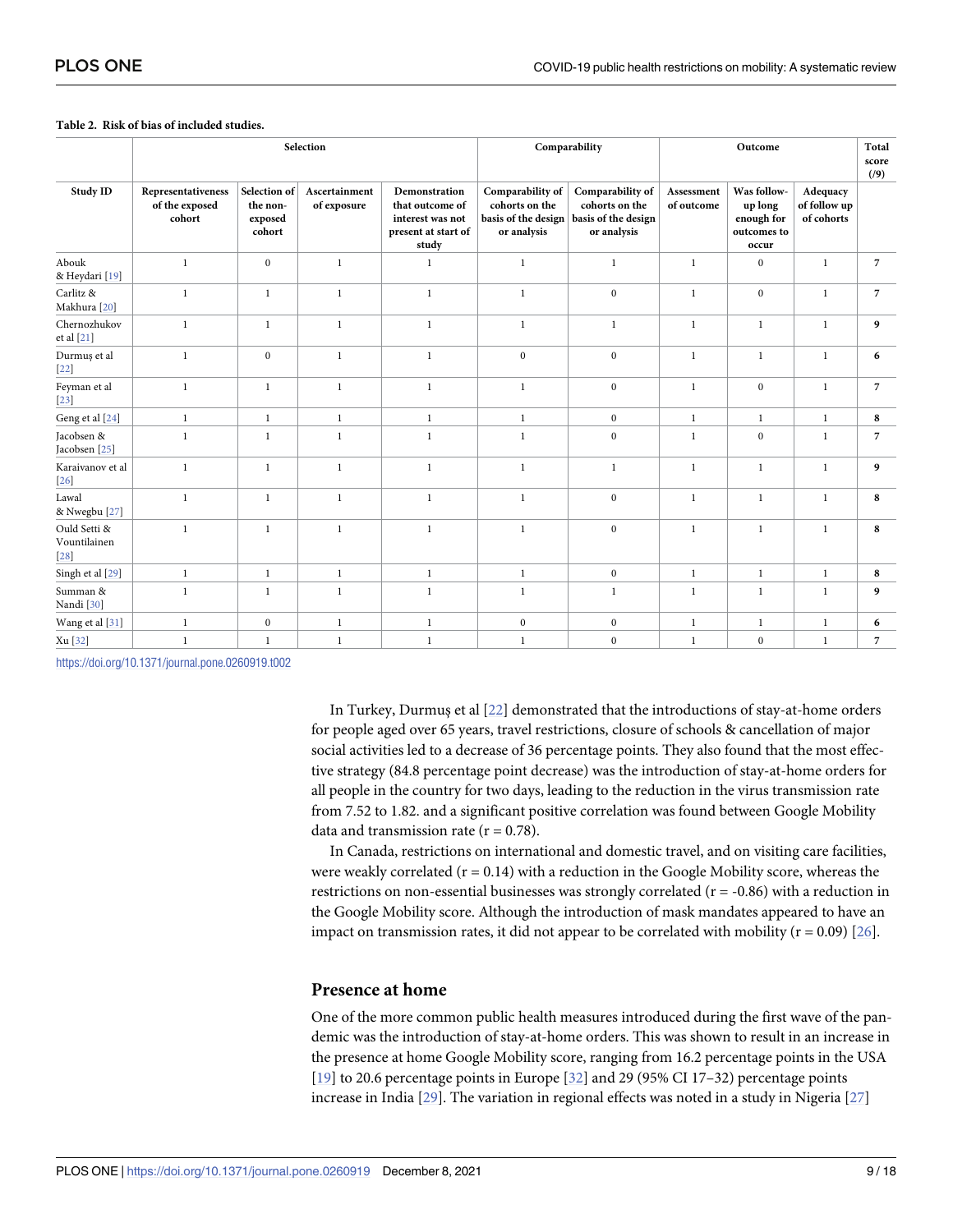#### <span id="page-9-0"></span>**[Table](#page-4-0) 3. Effects of public health restrictions of Google Mobility variables.**

| Study ID                               | <b>Change in Overall Mobility</b><br>Score (percentage points)                                                                                                                                                                                                                                                            | (I) Presence at home                                                                                        | (II) Retail and Recreation                                                                                                                                                                                                                                                   | (III) Grocery stores and<br>pharmacies                                                                                                                                                                                                                                                     | (IV) Public Transport                                                                                                                                                                                                                                                                      | (V) Parks                                                                                                                                                                                                                                                                                                                                                                                                                                                                                                                                                                   | (VI) Workplace                                                                                                                                                                                                                                                                           |
|----------------------------------------|---------------------------------------------------------------------------------------------------------------------------------------------------------------------------------------------------------------------------------------------------------------------------------------------------------------------------|-------------------------------------------------------------------------------------------------------------|------------------------------------------------------------------------------------------------------------------------------------------------------------------------------------------------------------------------------------------------------------------------------|--------------------------------------------------------------------------------------------------------------------------------------------------------------------------------------------------------------------------------------------------------------------------------------------|--------------------------------------------------------------------------------------------------------------------------------------------------------------------------------------------------------------------------------------------------------------------------------------------|-----------------------------------------------------------------------------------------------------------------------------------------------------------------------------------------------------------------------------------------------------------------------------------------------------------------------------------------------------------------------------------------------------------------------------------------------------------------------------------------------------------------------------------------------------------------------------|------------------------------------------------------------------------------------------------------------------------------------------------------------------------------------------------------------------------------------------------------------------------------------------|
| Abouk<br>& Heydari [19]                |                                                                                                                                                                                                                                                                                                                           | $+16.2%$<br>· State-wide stay-at-<br>home orders: +15.2%<br>• Limits on<br>restaurants and bars:<br>$+8.5%$ | $-36.9%$<br>· State-wide stay-at-home<br>order: -13%<br>• Limits on restaurants<br>and bars: -11%                                                                                                                                                                            | $-6.2%$<br>• State-wide stay-at-home<br>order: -110%<br>• School closure: -22%<br>• Limits on restaurants<br>and bars: -32%                                                                                                                                                                | $-40.9%$<br>· State-wide stay-at-home<br>order: -19%<br>• Limits on restaurants<br>and bars: -17%                                                                                                                                                                                          | • Mobility in parks 7.3%<br>· State-wide stay-at-home order<br>$-143%$<br>• Limits on restaurants and bars<br>$-163%$                                                                                                                                                                                                                                                                                                                                                                                                                                                       | • Workplace -40.5%<br>· State-wide stay-at-<br>home order -13%<br>• Limits on restaurants<br>and bars -7%                                                                                                                                                                                |
| Carlitz &<br>Makhura [20]              |                                                                                                                                                                                                                                                                                                                           |                                                                                                             | $-71%$                                                                                                                                                                                                                                                                       | $-46%$                                                                                                                                                                                                                                                                                     | $-71%$                                                                                                                                                                                                                                                                                     |                                                                                                                                                                                                                                                                                                                                                                                                                                                                                                                                                                             | $-60%$                                                                                                                                                                                                                                                                                   |
| Chernozhukov<br>et al [21]             |                                                                                                                                                                                                                                                                                                                           |                                                                                                             | Correlation between<br>policies and weekly<br>changes in mobility:<br>$\bullet$ mask mandate = -0.17<br>• stay-at-home orders =<br>$-0.69$<br>• closure of schools =<br>$-0.79$<br>· -closure of non-essential<br>businesses, movie<br>theatres and restaurants =<br>$-0.84$ | Correlation between<br>policies and weekly<br>changes in mobility:<br>$\bullet$ mask mandate = -0.15<br>$\bullet$ stay-at-home orders $=$<br>$-0.70$<br>$\bullet$ closure of schools =<br>$-0.55$<br>· closure of non-essential<br>businesses, movie theatres<br>and restaurants $= -0.75$ | Correlation between<br>policies and weekly<br>changes in mobility:<br>$\bullet$ mask mandate = -0.29<br>$\bullet$ stay-at-home orders $=$<br>$-0.71$<br>$\bullet$ closure of schools =<br>$-0.72$<br>· closure of non-essential<br>businesses, movie theatres<br>and restaurants $= -0.79$ |                                                                                                                                                                                                                                                                                                                                                                                                                                                                                                                                                                             | Correlation between<br>policies and weekly<br>changes in mobility:<br>$\bullet$ mask mandate =<br>$-0.32$<br>• stay-at-home orders<br>$=-0.69$<br>$\bullet$ closure of schools =<br>$-0.91$<br>• closure of non-<br>essential businesses,<br>movie theatres and<br>restaurants = $-0.84$ |
| Durmuş et al<br>$[22]$                 | Mean (SD): -36.33 (22.41)                                                                                                                                                                                                                                                                                                 |                                                                                                             |                                                                                                                                                                                                                                                                              |                                                                                                                                                                                                                                                                                            | ÷.                                                                                                                                                                                                                                                                                         |                                                                                                                                                                                                                                                                                                                                                                                                                                                                                                                                                                             |                                                                                                                                                                                                                                                                                          |
| Feyman et al<br>$[23]$                 | Before shelter-in place order<br>Mean (95% CI)<br>$-25.6$ ( $-28.3$ , $-22.9$ ).<br>Additional effect after<br>shelter-in place order<br>$-12$ ( $-13.1, -10.9$ )                                                                                                                                                         |                                                                                                             |                                                                                                                                                                                                                                                                              |                                                                                                                                                                                                                                                                                            |                                                                                                                                                                                                                                                                                            |                                                                                                                                                                                                                                                                                                                                                                                                                                                                                                                                                                             |                                                                                                                                                                                                                                                                                          |
| Geng et al [24]                        |                                                                                                                                                                                                                                                                                                                           |                                                                                                             |                                                                                                                                                                                                                                                                              |                                                                                                                                                                                                                                                                                            |                                                                                                                                                                                                                                                                                            | In stepwise regression, stay at<br>home restrictions were<br>independently associated with<br>reductions in park use (std.<br>coefficient $\beta = -0.341$ ,<br>$p < 0.001$ ). By contrast, social<br>gathering restrictions (std.<br>coefficient β = 0.19, p < 0.001),<br>public event cancellations (std.<br>coefficient $\beta = 0.126$ , $p < 0.001$ ),<br>workplace closures (std.<br>coefficient $\beta = 0.092$ , $p = 0.001$ )<br>and movement restrictions (std.<br>coefficient β = 0.048, p = 0.039)<br>were independently associated<br>with increased park use. |                                                                                                                                                                                                                                                                                          |
| Jacobsen &<br>Jacobsen [25]            | • States without a stay-at-<br>home orders: -32.6<br>• States with stay-at-home<br>orders: -42.5%                                                                                                                                                                                                                         |                                                                                                             | • States without stay-at-<br>home orders: -41.2%<br>• States with stay-at-home<br>orders: -51.3%                                                                                                                                                                             | • States without stay-at-<br>home orders: -15.5%<br>• States with stay-at-home<br>orders: -26.9%                                                                                                                                                                                           | • States without stay-at-<br>home orders: -39.6%<br>• States with stay-at-home<br>orders: -53.2%                                                                                                                                                                                           | • States without stay-at-home<br>orders: +25.8%<br>• States with stay-at-home orders:<br>$-9.7%$                                                                                                                                                                                                                                                                                                                                                                                                                                                                            | • States without stay-<br>at-home orders:<br>$-33.9%$<br>• States with stay-at-<br>home orders: -38.4%                                                                                                                                                                                   |
| Karaivanov et al<br>$[26]$             | Correlation between<br>policies and weekly changes<br>in mobility:<br>-mask mandate $= 0.09$<br>-restrictions on non-<br>essential businesses = -0.86<br>-school closure $= -0.37$<br>-international and domestic<br>travel restrictions = $-0.14$<br>-restrictions on visiting<br>long-term care facilities =<br>$-0.14$ |                                                                                                             |                                                                                                                                                                                                                                                                              |                                                                                                                                                                                                                                                                                            |                                                                                                                                                                                                                                                                                            |                                                                                                                                                                                                                                                                                                                                                                                                                                                                                                                                                                             |                                                                                                                                                                                                                                                                                          |
| Lawal<br>& Nwegbu [27]                 |                                                                                                                                                                                                                                                                                                                           | Most (65%) states<br>recorded a 10%<br>increase or more                                                     | Most States recorded a<br>median mobility decline<br>ranging between 10 and<br>44% and no statistically<br>significant trend over<br>time.                                                                                                                                   | Most States recorded a<br>median mobility decline<br>ranging between 10 and<br>39% and a statistically<br>significant upward trend<br>over time                                                                                                                                            | Most States recorded a<br>median mobility decline<br>ranging between 3 and<br>75% with variation in the<br>trend over time across<br>states                                                                                                                                                | Most States recorded a median<br>mobility decline ranging between<br>10 and 39% and no statistically<br>significant trend over time.                                                                                                                                                                                                                                                                                                                                                                                                                                        | Most States recorded a<br>decline $\geq$ 10% and a<br>statistically significant<br>upward trend over<br>time                                                                                                                                                                             |
| Ould Setti &<br>Vountilainen<br>$[28]$ | Correlation between<br>COVID stringency index<br>and mobility<br>$r = 0.7$                                                                                                                                                                                                                                                |                                                                                                             |                                                                                                                                                                                                                                                                              |                                                                                                                                                                                                                                                                                            |                                                                                                                                                                                                                                                                                            |                                                                                                                                                                                                                                                                                                                                                                                                                                                                                                                                                                             |                                                                                                                                                                                                                                                                                          |

(*Continued*)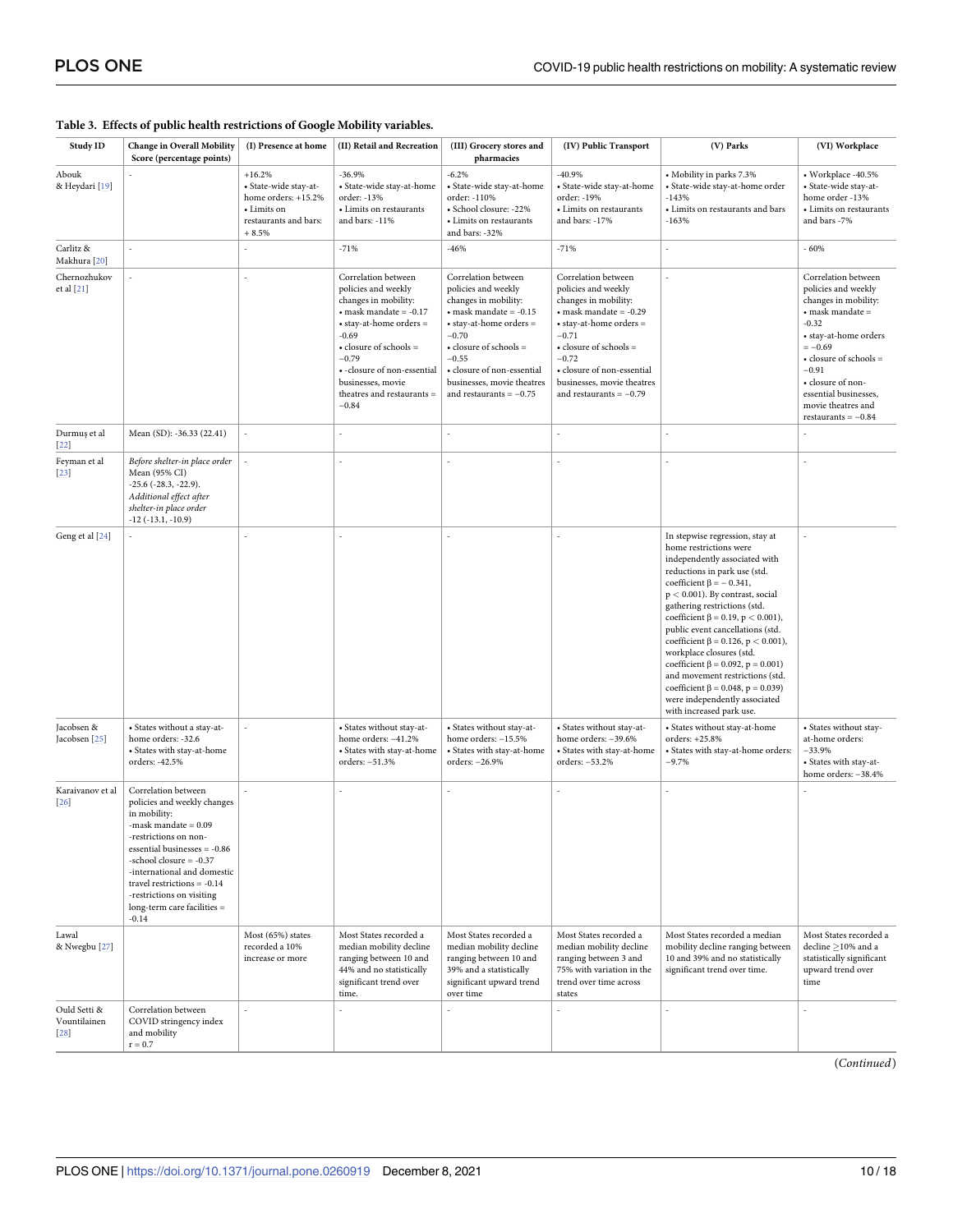#### **Table 3.** (Continued)

| Study ID               | <b>Change in Overall Mobility</b><br>Score (percentage points)                                                                                                                                       | (I) Presence at home                                                                                                                                                                                                                                                                                                                                                                                                                               | (II) Retail and Recreation                                                                                                                                                                                                                                                                                                                                                                                                         | (III) Grocery stores and<br>pharmacies                                                                                                                                                                                                                                                                                                                                                                                                  | (IV) Public Transport                                                                                                                                                                                                                                                                                                                                                                                                                  | (V) Parks                                                                                                                                                                                                                                                                                                                                                                                                                     | (VI) Workplace                                                                                                                                                                                                                                                                                                                                                                                                                               |
|------------------------|------------------------------------------------------------------------------------------------------------------------------------------------------------------------------------------------------|----------------------------------------------------------------------------------------------------------------------------------------------------------------------------------------------------------------------------------------------------------------------------------------------------------------------------------------------------------------------------------------------------------------------------------------------------|------------------------------------------------------------------------------------------------------------------------------------------------------------------------------------------------------------------------------------------------------------------------------------------------------------------------------------------------------------------------------------------------------------------------------------|-----------------------------------------------------------------------------------------------------------------------------------------------------------------------------------------------------------------------------------------------------------------------------------------------------------------------------------------------------------------------------------------------------------------------------------------|----------------------------------------------------------------------------------------------------------------------------------------------------------------------------------------------------------------------------------------------------------------------------------------------------------------------------------------------------------------------------------------------------------------------------------------|-------------------------------------------------------------------------------------------------------------------------------------------------------------------------------------------------------------------------------------------------------------------------------------------------------------------------------------------------------------------------------------------------------------------------------|----------------------------------------------------------------------------------------------------------------------------------------------------------------------------------------------------------------------------------------------------------------------------------------------------------------------------------------------------------------------------------------------------------------------------------------------|
| Singh et al [29]       |                                                                                                                                                                                                      | Median: 29% (95% CI<br>$17 - 32$                                                                                                                                                                                                                                                                                                                                                                                                                   | Overall median 69%<br>decrease (95% CI 54-87)                                                                                                                                                                                                                                                                                                                                                                                      | Overall median 47%<br>decrease (95% CI 22-76)                                                                                                                                                                                                                                                                                                                                                                                           | Overall median 64%<br>decrease (95% CI 52-74)                                                                                                                                                                                                                                                                                                                                                                                          | Overall median 58% decrease<br>(95% CI 35-68)                                                                                                                                                                                                                                                                                                                                                                                 | Overall median 62%<br>decrease (95% CI 27-<br>72)                                                                                                                                                                                                                                                                                                                                                                                            |
| Summan &<br>Nandi [30] |                                                                                                                                                                                                      | Short follow-up<br>period (2 days after<br>implementation)<br>• Standard Lockdown<br>30 days after first<br>case = $20.61\%$ (95%CI<br>7.57, 33.65<br>• Standard Lockdown<br>45 days after first<br>$case = 39.48\% (95\%CI$<br>26.91, 52.04)<br>· Strict lockdown 30<br>days after first<br>$case = 30.12\% (95\%CI)$<br>15.20, 45.03)<br>• Strict lockdown 45<br>days after first<br>$case = 35.03\%$ (95%CI<br>20.49, 49.58)                    | Short follow-up period<br>(2 days after<br>implementation)<br>· Standard Lockdown 30<br>days after first case =<br>-14.81% (95%CI-23.54,<br>$-6.07$ )<br>· Standard Lockdown 45<br>days after first case =<br>-31.36% (95%CI-40.99,<br>$-21.73)$<br>· Strict lockdown 30 days<br>after first case $= -19.73\%$<br>$(95\%CI - 30.99, -8.48)$<br>· Strict lockdown 45 days<br>after first case $= -26.65\%$<br>(95%CI-38.98, -14.31) | Short follow-up period (2<br>days after<br>implementation)<br>· Standard Lockdown 30<br>days after first case =<br>-8.80% (95%CI-23.44,<br>5.84)<br>· Standard Lockdown 45<br>days after first case =<br>-29.65% (95%CI-44.4,<br>$-14.9$<br>· Strict lockdown 30 days<br>after first case $= -18.83\%$<br>$(95\%CI - 35.31, -2.36)$<br>· Strict lockdown 45 days<br>after first case $= -25.84\%$<br>$(95\%CI - 43.36, -8.32)$          | Short follow-up period<br>(2 days after<br>implementation)<br>• Standard Lockdown 30<br>days after first case =<br>-14.21% (95%CI-22.59,<br>$-5.84)$<br>· Standard Lockdown 45<br>days after first case =<br>-32.03% (95%CI-41.60,<br>$-22.45)$<br>· Strict lockdown 30 days<br>after first case $= -19.11\%$<br>$(95\%CI - 30.11, -8.11)$<br>· Strict lockdown 45 days<br>after first case $= -26.97\%$<br>$(95\%CI - 39.05, -14.88)$ | Short follow-up period (2 days<br>after implementation)<br>· Standard Lockdown 30 days<br>after first case = $-11.31\%$ (95%CI<br>$-35.51, 12.89$<br>· Standard Lockdown 45 days<br>after first case = $-21.33\%$ (95%CI<br>$-42.67, 0.01$<br>· Strict lockdown 30 days after<br>first case = $-36.08\%$ (95%CI<br>$-65.01, -7.15$ )<br>· Strict lockdown 45 days after<br>first case = $-36.34\%$ (95%CI<br>$-63.19, -9.49$  | Short follow-up<br>period (2 days after<br>implementation)<br>• Standard Lockdown<br>30 days after first case<br>$= -18.21\%$ (95%CI<br>$-27.69, -8.73)$<br>• Standard Lockdown<br>45 days after first case<br>$= -38.60\%$ (95%CI<br>$-49.40, -27.80$<br>· Strict lockdown 30<br>days after first case $=$<br>-25.07% (95%CI<br>$-37.94, -12.20$<br>· Strict lockdown 45<br>days after first case =<br>-31.85% (95%CI<br>$-45.95, -17.75)$  |
|                        |                                                                                                                                                                                                      | Longer follow-up<br>period (6 days after<br>implementation)<br>• Standard Lockdown<br>30 days after first<br>$case = 141.44\% (95\%$<br>CI 71.79, 210.48)<br>• Standard Lockdown<br>45 days after first<br>case = $198.65\%$ (95%)<br>CI 133.05, 264.24)<br>· Strict lockdown 30<br>days after first<br>$case = 203.15\%$ (95%)<br>CI 127.41, 278.88)<br>· Strict lockdown 45<br>days after first<br>$case = 219.28\% (95\%$<br>CI 149.96, 288.60) | Longer follow-up period<br>(6 days after<br>implementation)<br>· Standard Lockdown 30<br>days after first case =<br>-7.77% (95%CI-12.14,<br>$-3.14)$<br>· Standard Lockdown 45<br>days after first case =<br>-15.84% (95%CI-22.26,<br>$-9.42)$<br>· Strict lockdown 30 days<br>after first case = -10.14%<br>$(95\%CI - 16.20, -4.07)$<br>· Strict lockdown 45 days<br>after first case = -15.53%<br>(95%CI-24.23, -6.82)          | Longer follow-up period<br>(6 days after<br>implementation)<br>• Standard Lockdown 30<br>days after first case =<br>-16.90% (95%CI-27.80,<br>$-6.01)$<br>• Standard Lockdown 45<br>days after first case =<br>-39.46% (95%CI-51.17,<br>$-27.75)$<br>· Strict lockdown 30 days<br>after first case $= -30.46\%$<br>$(95\%CI - 47.74, -13.18)$<br>· Strict lockdown 45 days<br>after first case = $-41.69%$<br>$(95\%CI - 62.44, -20.94)$ | Longer follow-up period<br>(6 days after<br>implementation)<br>• Standard Lockdown 30<br>days after first case =<br>-7.23% (95%CI-11.79,<br>$-2.67$ )<br>• Standard Lockdown 45<br>days after first case =<br>-16.17% (95%CI-23.22,<br>$-9.11)$<br>• Strict lockdown 30 days<br>after first case $= -9.62\%$<br>$(95\%CI - 16.32, -2.91)$<br>· Strict lockdown 45 days<br>after first case $= -14.26\%$<br>(95%CI-23.17, -5.34)        | Longer follow-up period (6 days<br>after implementation)<br>· Standard Lockdown 30 days<br>after first case = $4.42\%$ (95%CI<br>$-104.60, 113.44)$<br>• Standard Lockdown 45 days<br>after first case = 12.46% (95%CI<br>$-88.57, 113.49$<br>· Strict lockdown 30 days after<br>first case = $-124.14\%$ (95%CI<br>$-293.13, 44.85$<br>· Strict lockdown 45 days after<br>first case = $-95.15\%$ (95%CI<br>$-252.07, 61.78$ | Longer follow-up<br>period (6 days after<br>implementation)<br>• Standard Lockdown<br>30 days after first case<br>$= -14.23\%$ (95%CI<br>$-21.24, -7.23$<br>• Standard Lockdown<br>45 days after first case<br>$= -26.62\%$ (95%CI,<br>$(-35.70, -17.54)$<br>· Strict lockdown 30<br>days after first case =<br>-20.44% (95%CI<br>$-32.14, -8.74)$<br>· Strict lockdown 45<br>days after first case =<br>-26.49% (95%CI<br>$-40.68, -12.31)$ |
| Wang et al [31]        | Overall changes in mobility<br>indices not reported.<br>Mobility decreased within<br>three days of the<br>introduction of restrictions.<br>After the restrictions were<br>eased, mobility increased. | Increased after the<br>introduction of<br>restrictions                                                                                                                                                                                                                                                                                                                                                                                             | Decreased after the<br>introduction of<br>restrictions                                                                                                                                                                                                                                                                                                                                                                             | Initially increased after<br>the introduction of<br>restrictions due to panic-<br>buying                                                                                                                                                                                                                                                                                                                                                | Decreased after the<br>introduction of<br>restrictions                                                                                                                                                                                                                                                                                                                                                                                 | Decreased after the introduction<br>of restrictions, but started to<br>increase again after 1 month                                                                                                                                                                                                                                                                                                                           | Decreased after the<br>introduction of<br>restrictions, but started<br>to increase again after<br>1 month                                                                                                                                                                                                                                                                                                                                    |
| Xu [32]                |                                                                                                                                                                                                      | USA: 17.5% Europe:<br>20.59%                                                                                                                                                                                                                                                                                                                                                                                                                       | USA: -44.66% Europe:<br>$-64.38%$                                                                                                                                                                                                                                                                                                                                                                                                  | USA: -14.77% Europe:<br>$-26.84%$                                                                                                                                                                                                                                                                                                                                                                                                       | USA: -45.33% Europe:<br>$-62.66%$                                                                                                                                                                                                                                                                                                                                                                                                      | USA: -2.57% Europe: -11.8%                                                                                                                                                                                                                                                                                                                                                                                                    | USA: -45.05% Europe:<br>$-51.66%$                                                                                                                                                                                                                                                                                                                                                                                                            |

#### Abbreviations: SD-standard deviation, C = confidence intervals.

<https://doi.org/10.1371/journal.pone.0260919.t003>

where there was wide variation across states, with most (65%) recording at least a 10 percentage point increase.

The impact of specific stay-at-home orders in the USA led to a significant increase in the presence at home score of 15.2 percentage points and limitations on restaurants and bars increased presence at home by 8.5 percentage points [\[19\]](#page-15-0).

In a study of 130 countries, standard restrictions (closure of all non-essential business and stay-a-home orders except for essential activities) led to a short-term increase of 20.6 (95%CI 7.6, 33.7) and 39.5 (95%CI 26.9, 52.0) percentage points after 30 and 45 days respectively [\[30\]](#page-16-0). This was somewhat lower than the effect in countries that had introduced stricter restrictions (all industries, except for those deemed essential, completely closed, individuals only allowed to leave home for essential activities, a curfew which allowed people to leave home at specific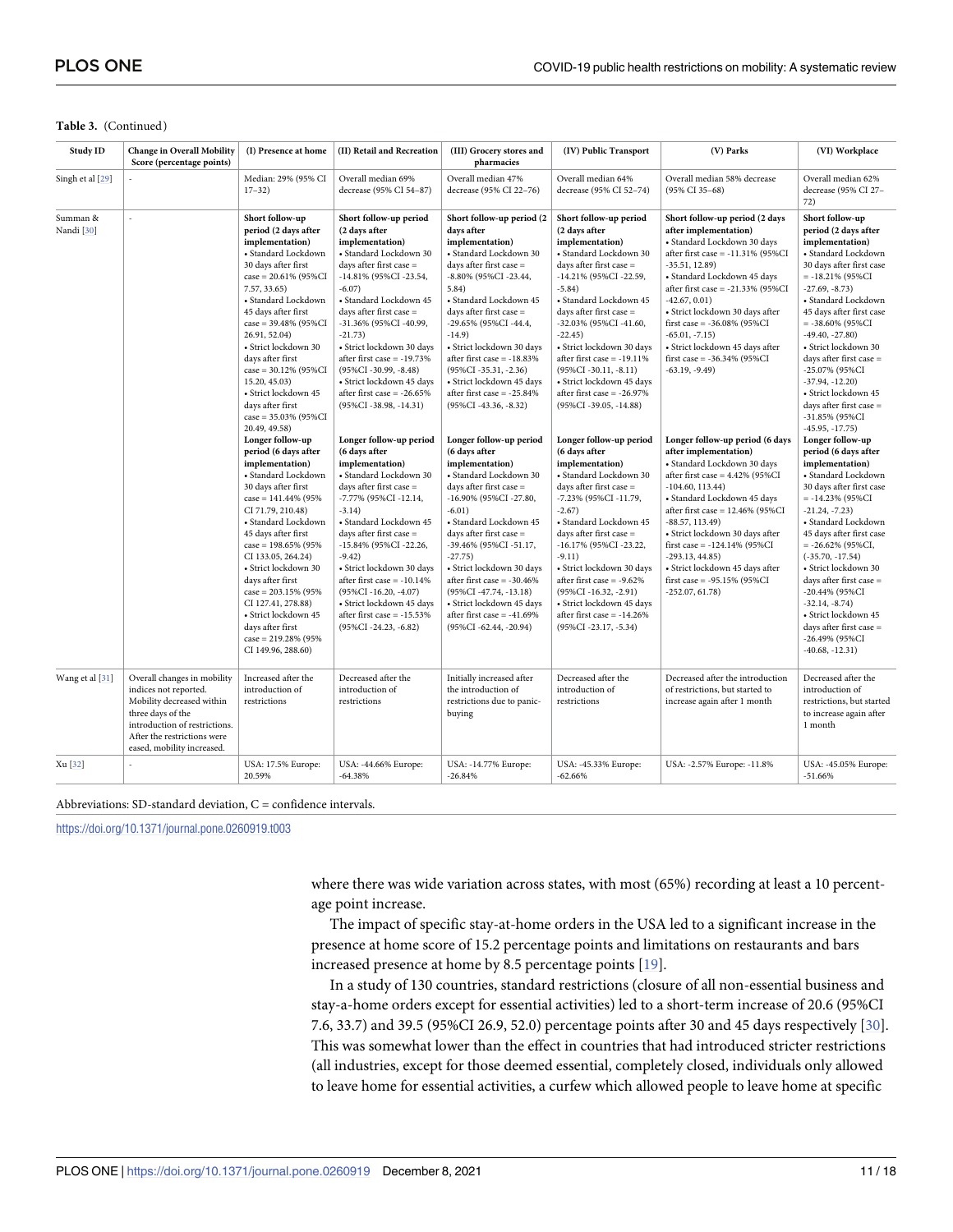times, fines issued if individuals not complying and military presence to enforce measures). In these countries, the presence at home was increased by 35.1 (95%CI 15.20, 45.03) percentage points 30 days after the first case, but did not reach the level of the standard lockdown measures after 45 days (35 percentage point increase; 95%CI 20.49, 49.58). However, the differences between standard and strict lockdowns at 45 days were similar to the differences at 30 days when data was assessed 6 days after the implementation of restrictions.

# **Retail and recreation**

Visits to retail and recreation destinations were considerably reduced [\(Table](#page-9-0) 3), in keeping with the closure of non-essential businesses in many countries. This ranged between 37 percentage points reduction in USA [[19](#page-15-0)] to 71 percentage points reduction in South Africa. In the USA, states with stay-at-home orders demonstrated a further reduction in visits to retail and recreations destinations than those that did not [\[25\]](#page-16-0). Chernozhukov et al [\[21\]](#page-15-0) identified that the introduction of stay-at-home orders, the closure of schools, non-essential businesses, movie theatres and restaurants were moderately to strongly correlated with decreases in visits to retail and recreation destinations.

In a similar way to the presence at home variable, countries with stricter restrictions experienced a greater decline in visits to retail and recreation in the first 30 days when compared to those with standard restrictions (decrease of 19.7 percentage points vs 14.8 percentage points) [\[30\]](#page-16-0). However, this was reversed after 45 days (26.7 percentage point decrease in countries with strict restrictions vs 31.4 percentage points in countries with standard restrictions) [\(Table](#page-9-0) 3). The differences between standard and strict lockdowns at 45 days were negligible when data was assessed 6 days after the implementation of restrictions [\(Table](#page-9-0) 3).

#### **Grocery stores and pharmacies**

Visits to grocery stores and pharmacies were also reduced ([Table](#page-9-0) 3), albeit not consistently to the same level, with reductions ranging from 6 percentage points in the USA [[19](#page-15-0)] to 71 percentage points in South Africa [[20](#page-15-0)]. The introduction of stay-at-home orders in certain states in the USA had a greater effect than those without in terms of the reduction of visits to grocery stores and pharmacies. (decrease of 27 percentage points vs 16 percentage points) [[25](#page-16-0)]. In the USA, identified that the introduction of stay-at-home orders, the closure of schools, nonessential businesses, movie theatres and restaurants were moderately to strongly correlated with reduced visits to grocery stores and pharmacies [\[21\]](#page-15-0). Xu [\[32\]](#page-16-0) identified greater declines in visits to grocery stores and pharmacies in Europe (26.8 percentage points) compared to the USA (14.8 percentage points). Finally, countries with stricter restrictions experienced a greater decline in visits to grocery stores & pharmacies 30 days and 45 days (longer term data) after the first case, as shown in an analysis of data from multiple countries [[30](#page-16-0)].

## **Public transport**

Alongside the closure of workplaces and the introduction of stay-at-home orders, the use of public transport declined by between 41 [[19](#page-15-0)] and 71 percentage points [[20](#page-15-0)] [\(Table](#page-9-0) 3). There were only small differences in the effect of different public health restrictions on public transport use. For example, Abouk & Heydari [\[19\]](#page-15-0) identified that stay-at-home orders led to an additional decline in public transport of 19 percentage points, compared with 17 percentage points from the closure of restaurants and bars. Chernozhukov et al demonstrated that the introduction of stay-at-home orders, the closure of schools, non-essential businesses, movie theatres and restaurants were moderately correlated with decreases public transport use, whereas the introduction of mask mandates were weakly correlated with public transport use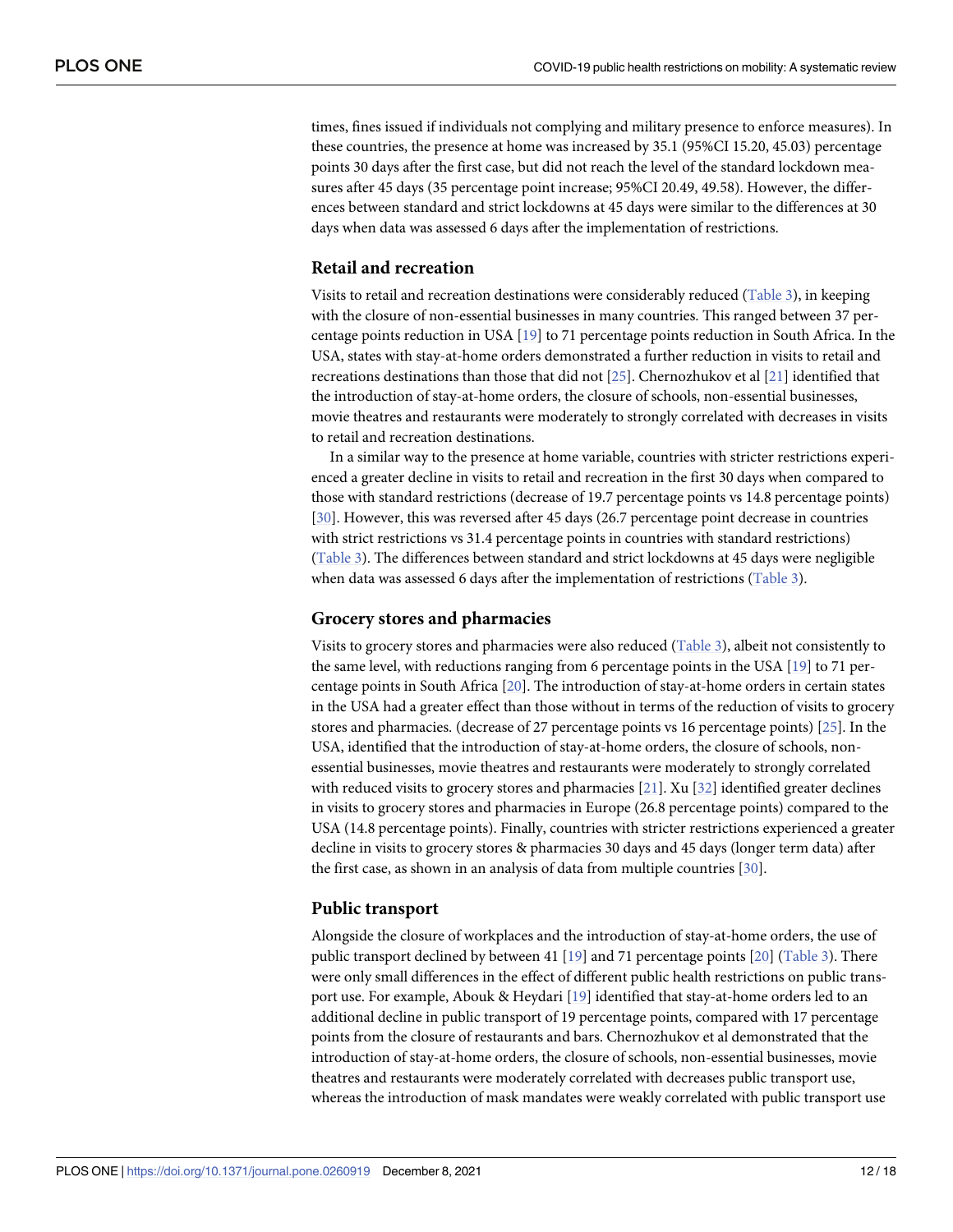[\[21\]](#page-15-0). In contrast to this, Jacobsen & Jacobsen [\[25\]](#page-16-0) demonstrated that public transport use decreased by 53 percentage points in states with stay-at-home orders but by 40 percentage points in states without. Similarly, countries that implemented strict restrictions experienced greater declines in public transport use compared to countries with standard restrictions [\(Table](#page-9-0) 3) [[30](#page-16-0)].

#### **Parks**

One study specifically examined the impact of public health restrictions on park use. In a study of data from 48 countries, Geng et al [\[24\]](#page-16-0) demonstrated that the introduction of stay-athome orders was independently associated with reduction in park use. By contrast, restrictions on social gatherings and travel, the cancellation of public events and the closure of workplaces were independently associated with increased park use. Similar findings of the effects of stayat-home orders on park use were demonstrated by other studies [\[19](#page-15-0)[,25\]](#page-16-0). Summan & Nandi [\[30\]](#page-16-0) demonstrated that countries with stricter restrictions experienced a greater decline in visits to parks after both 30 and 45 days, which was not the case for other mobility variables [\(Table](#page-9-0) 3). Of note, two studies did report on changes in park use due to uncertainty as to whether visiting a park presented an increased risk of transmission or not [\[21](#page-15-0)[,28\]](#page-16-0).

#### **Workplace**

As with the other variables, there was some variation in the impact of the COVID-19 public heath restrictions on visits to the workplace [\(Table](#page-9-0) 3), with effects ranging from a 41 percentage point reduction in the USA  $[19]$  $[19]$  $[19]$  to a 62 percentage point reduction in India  $[29]$  $[29]$  $[29]$ , reflecting a trend in the USA to gradually return to the workplace over time [\[27\]](#page-16-0). Countries with stricter public health restrictions experienced greater reductions in visits to workplaces [\[30\]](#page-16-0). The introduction of stay-at-home orders, the closure of schools, non-essential businesses, movie theatres and restaurants were moderate to strongly correlated with decreases in visits to workplaces [[21](#page-15-0)].

# **Discussion**

This systematic review demonstrates that mobility was significantly impacted by the public health restrictions put in place to reduce the transmission during the first wave of the COVID-19 pandemic. There was moderate to good quality evidence of an effect across each of the Google Mobility variables, though there was considerable variety across countries. Areas that introduced stay-at-home orders had a consistently larger effect on mobility. By contrast, mask mandates had little to no apparent effect on mobility.

Of note, the study by Summan & Nandi [[30](#page-16-0)] identified a differential impact on mobility in countries that introduced stricter public health measures. As expected, stricter lockdowns led to greater reductions across the mobility variables in the first 30 days after the detection of the first case and six days after the implementation of restrictions. However, the large-scale, highquality study by Summan & Nandi [[30](#page-16-0)], which utilised data from 130 countries across all continents, also demonstrated that this trend was not the same when shorter-term data was assessed. Changes in Google Mobility was higher in countries with standard lockdowns compared to more stringent ones when the data was analysed within the first two days after restrictions were implemented. There a few reasons why this might be the case. There could be a ceiling effect of standard restrictions that mean to achieve greater levels of behavioural responses requires more stringent methods. The authors also noted that national lockdowns may not be feasible in poorer countries where broader support systems do not exist and a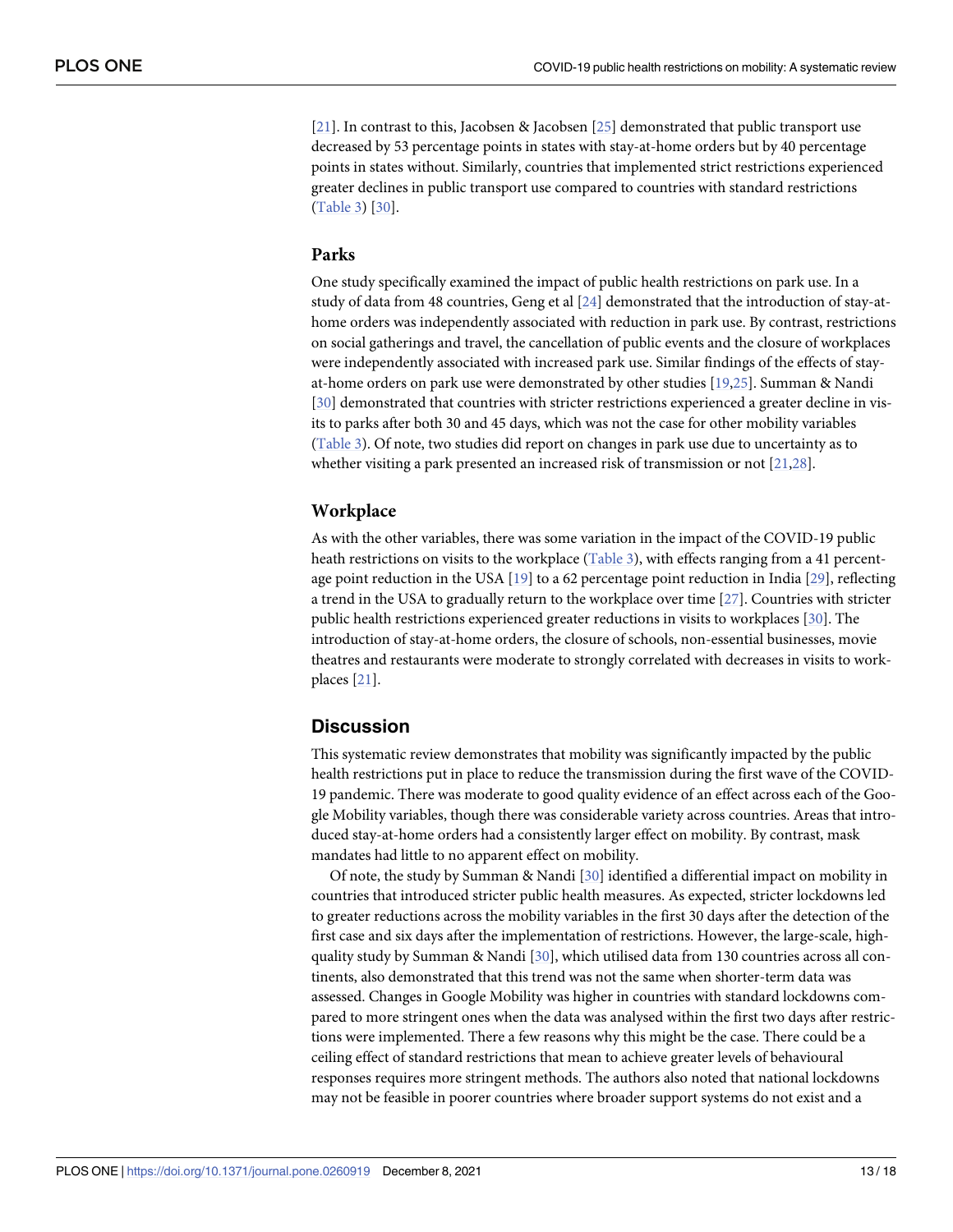<span id="page-13-0"></span>greater proportion of the population receive daily wages, so are required to work. The differences observed may therefore relate to the socio-economic status of the country [\[33\]](#page-16-0).

There was some uncertainty across included studies around of the risk of transmission from visiting parks, and subsequent mixed findings on the impact of public health restrictions on park use. Evidence has shown that the exposure to green space, such as parks, is beneficial to mental health and wellbeing [[34](#page-16-0)]. Given that the pandemic has led to increased symptoms of stress and anxiety [[35](#page-16-0)], the therapeutic benefits of the use of green space should not be underestimated and many people may have sought this whilst spending more time at home. Transmission of COVID-19 has been reported in parks, but a very low (*<*10%) proportion of infections occur outdoors, and those that do tend to involve large gatherings and occasional indoor gatherings [[36](#page-16-0)]. In general, simple mitigations such as limiting the duration and frequency of personal contact and wearing a face covering if in close physical proximity can effectively mitigate this risk [[37](#page-16-0)].

In contrast to the effectiveness of restrictions that directly impacted movement, such as stay at home orders, the introduction of mask mandates did not appear to influence mobility. NPIs such as masks [\[21,](#page-15-0)[26](#page-16-0)] may be required beyond the acute phases of the pandemic and to prevent future respiratory pandemics [[38](#page-16-0)]. Whilst we acknowledge the potential side effects of ongoing use of face coverings, such has inhibited communication [\[39\]](#page-16-0), adopting the use of face coverings as a social practice, in a similar manner to some Asian countries in response to previous respiratory pandemics, would seem beneficial [[40](#page-16-0)]. Evidence from the current review is reassuring in that while mask mandates reduced transmission, they did not significantly impact mobility. This suggest that recommending their ongoing use should not inhibit the return to previous patterns of daily life.

In many countries, the use of public transport was not prevented, but discouraged during the first wave of the pandemic, leading to sustained decreases in public transport use. While this restriction was required to prevent transmission, habits are likely to have been broken leading to prolonged reluctance to use public transport as restrictions are lifted. Given the individual, societal and environmental benefits of public transport use, there is a need to plan for how to encourage people back on to public transport, supporting social distancing and rebuilding confidence [\[41\]](#page-16-0).

A limitation of the included studies was that they reported data exclusively from the first wave of the pandemic. Indeed, many of the studies reported data from the early phase of the first wave. This was likely fuelled with a desire to produce early research findings to inform practice and policy, but may not represent the full extent of restrictions in place, so the findings should be interpreted accordingly. Further research is required to determine the impact of the reintroduction of public health restrictions in the subsequent autumn/winter waves that some countries experienced. Warnings have been given that populations would not be able to sustain transmission prevention behaviours, such as reduced mobility [[42](#page-16-0)]. This has become known as 'pandemic fatigue', and has been cited as one of the reasons for delaying the introduction of more strict restrictions in the UK in response to the second wave [\[43\]](#page-16-0). A cross-sectional study of adults in Australia, USA and UK showed that although adherence to restrictions remained high into the second wave, it did decline, particularly in young people and males [[44](#page-17-0)]. In addition, there are limitations with the Google Mobility data itself. The data is a proxy for 'real' observations and only represents users of Android phones who have given permission for Google to utilise their location data. Therefore, it may not be fully representative of the whole population, or provide data on countries where google coverage is limited or where mobile data coverage isn't consistent.

Another limitation in the review is the inclusion of preprint papers. A notable feature of science communication during the COVID-19 pandemic was the use of preprint servers to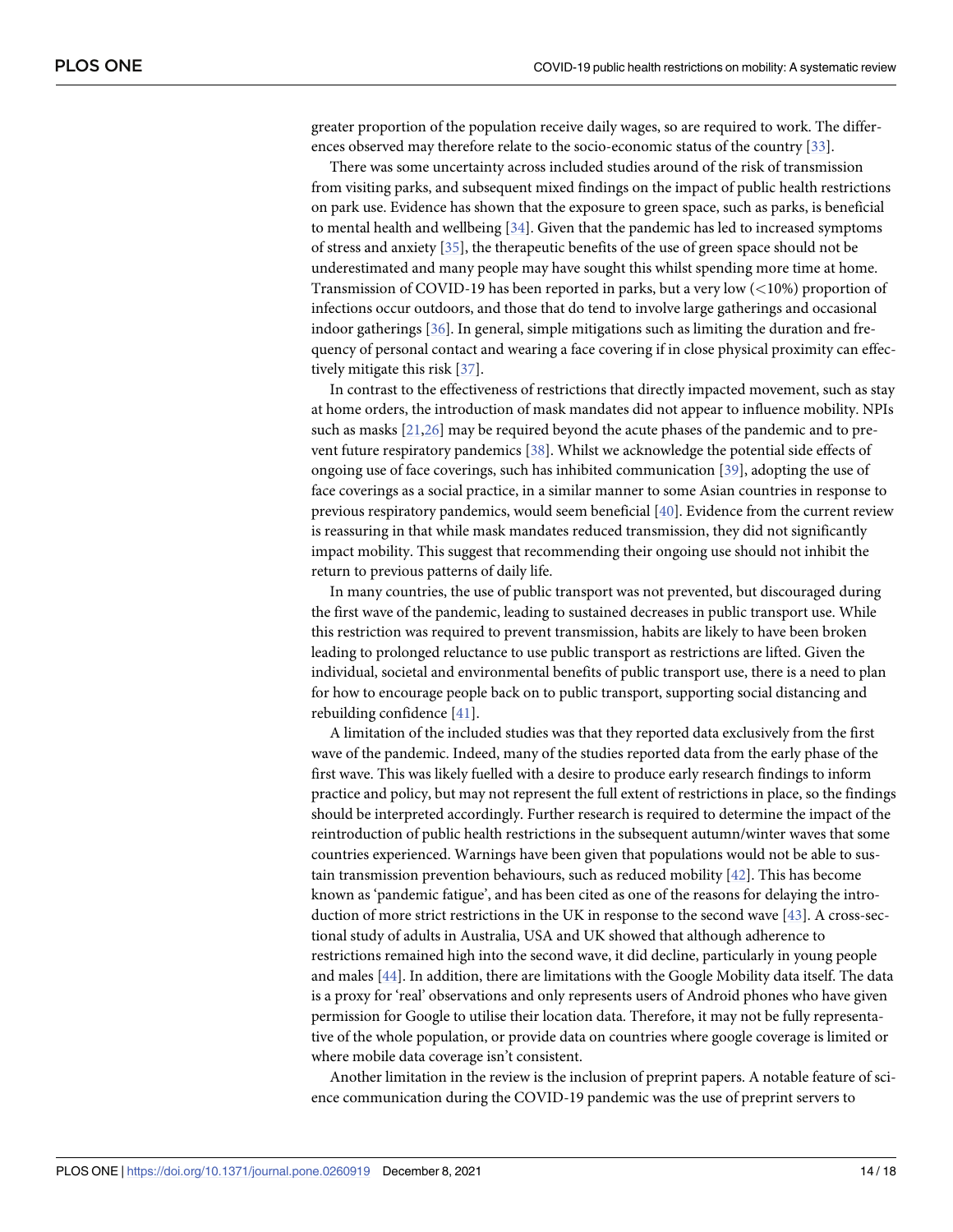<span id="page-14-0"></span>facilitate the rapid dissemination of relevant research [\[45\]](#page-17-0). These papers have not been through a rigorous peer review process and therefore their conclusions may be altered in response to feedback. As such, the findings of this review should be interpreted accordingly. However, the included studies were all rated as fair to moderate quality and the findings were relatively consistent across studies, so the overall conclusions of the review should be unaffected.

### **Conclusion**

In response to the COVID-19 pandemic, public health restrictions, particularly stay-at-home orders have significantly impacted on transmission prevention behaviour. Although these NPIs have successfully altered behaviour, further research is required to understand how to effectively address pandemic fatigue, especially in young people and males, and to support the safe return back to normal day-to-day behaviour. Targeted transport policies and safety measures can also enhance the mobility of younger people and encourage use of public transport as countries recover from COVID-19. It is vital that considerations of health equity and social justice principles remain at the forefront of pandemic response strategies and NPIs. The review has also highlighted the value of partnering with multinational technology companies to monitor and tract the effects of public health policy in real time and for cross-country comparisons.

# **Supporting information**

**S1 [Checklist.](http://www.plosone.org/article/fetchSingleRepresentation.action?uri=info:doi/10.1371/journal.pone.0260919.s001) PRISMA 2009 checklist.** (DOCX)

**S1 [File.](http://www.plosone.org/article/fetchSingleRepresentation.action?uri=info:doi/10.1371/journal.pone.0260919.s002) COVID-19 living evidence database search.** (DOCX)

**S2 [File.](http://www.plosone.org/article/fetchSingleRepresentation.action?uri=info:doi/10.1371/journal.pone.0260919.s003) Search results.** (XLSX)

# **Author Contributions**

**Conceptualization:** Mark A. Tully, Deepti Adlakha, Neale Blair, Jonny McAneney, Helen McAneney, Christina Carmichael, Conor Cunningham, Nicola C. Armstrong, Lee Smith.

**Data curation:** Mark A. Tully, Laura McMaw.

**Formal analysis:** Laura McMaw.

**Methodology:** Mark A. Tully.

**Project administration:** Mark A. Tully.

**Supervision:** Mark A. Tully.

**Writing – original draft:** Mark A. Tully.

**Writing – review & editing:** Mark A. Tully, Laura McMaw, Deepti Adlakha, Neale Blair, Jonny McAneney, Helen McAneney, Christina Carmichael, Conor Cunningham, Nicola C. Armstrong, Lee Smith.

#### **References**

**[1](#page-1-0).** Sanche S, Lin YT, Xu C, Romero-Severson E, Hengartner N, Ke R. High Contagiousness and Rapid Spread of Severe Acute Respiratory Syndrome Coronavirus 2. Emerg Infect Dis. 2020; 26(7):1470–7. <https://doi.org/10.3201/eid2607.200282> PMID: [32255761](http://www.ncbi.nlm.nih.gov/pubmed/32255761)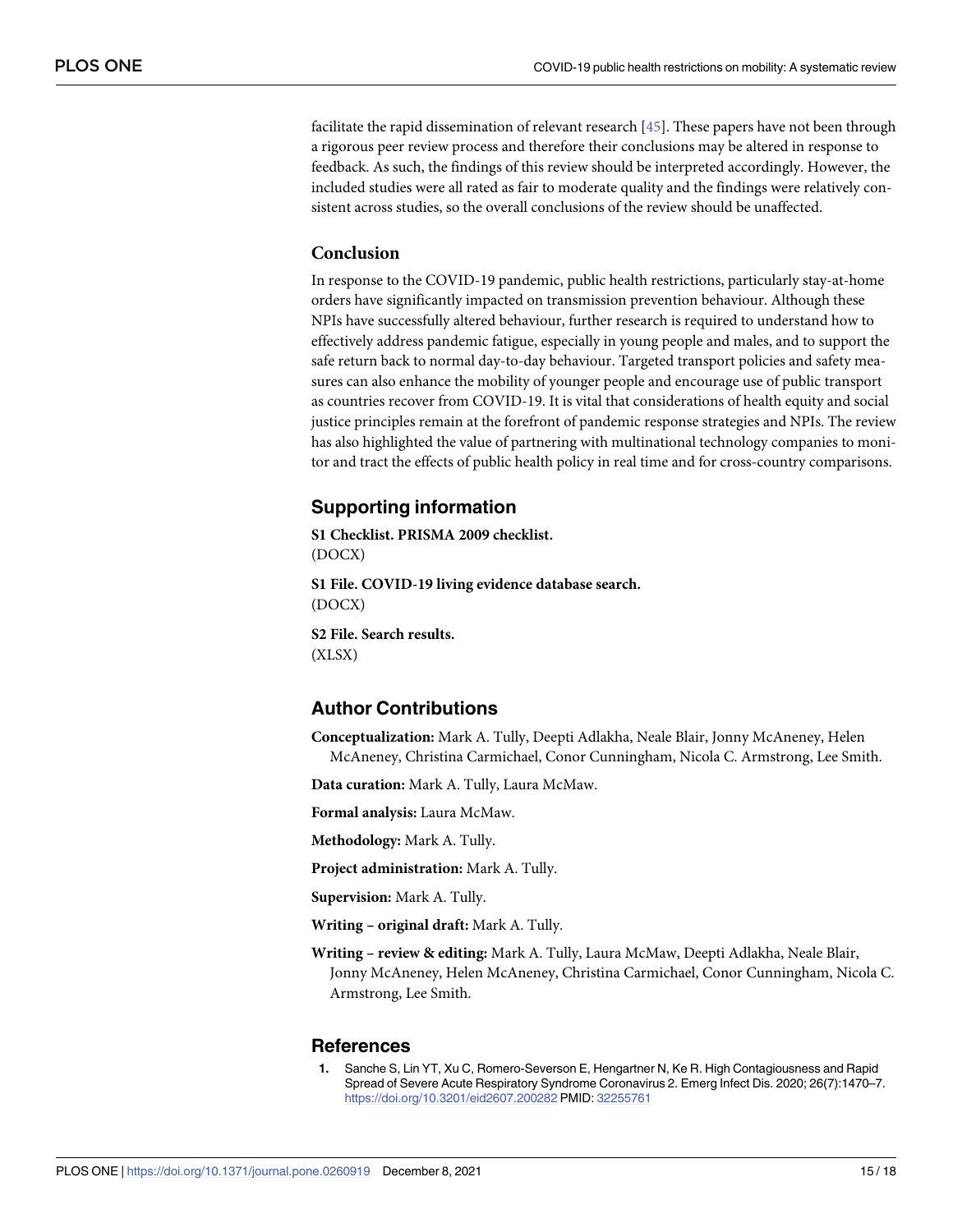- <span id="page-15-0"></span>**[2](#page-1-0).** World Health Organization. WHO Coronavirus (COVID-19) Dashboard 2021. Available from: [https://](https://covid19.who.int) [covid19.who.int.](https://covid19.who.int)
- **[3](#page-1-0).** World Health Organization. Considerations for implementing and adjusting public health and social measures in the context of COVID-19. Geneva: World Health Organization; 2021.
- **[4](#page-1-0).** Gates S, Gogescu F, Grollman C, Cooper E, Khambhaita P. Transport and inequality: An evidence review for the Department for Transport. London: NatCen Social Research; 2019.
- **[5](#page-1-0).** Adlakha D, Sallis JF. Activity-friendly neighbourhoods can benefit non-communicable and infectious diseases. Cities & Health. 2020; Forthcoming
- **[6](#page-1-0).** Public Health England. Local action on health inequalities: Promoting good quality jobs to reduce health inequalities. London: Crown Copyright; 2015.
- **[7](#page-1-0).** Patiño-Lugo DF, Vélez M, Velásquez Salazar P, Vera-Giraldo CY, Vélez V, Marín IC, et al. Non-pharmaceutical interventions for containment, mitigation and suppression of COVID-19 infection. Colomb Med. 2020; 51(2):e4266. <https://doi.org/10.25100/cm.v51i2.4266> PMID: [33012884](http://www.ncbi.nlm.nih.gov/pubmed/33012884)
- **[8](#page-1-0).** Ayouni I, Maatoug J, Dhouib W, Zammit N, Fredj SB, Ghammam R, et al. Effective public health measures to mitigate the spread of COVID-19: a systematic review. BMC Public Health. 2021; 21(1):1015. <https://doi.org/10.1186/s12889-021-11111-1> PMID: [34051769](http://www.ncbi.nlm.nih.gov/pubmed/34051769)
- **[9](#page-1-0).** Zhou Y, Xu R, Hu D, Yue Y, Li Q, Xia J. Effects of human mobility restrictions on the spread of COVID-19 in Shenzhen, China: a modelling study using mobile phone data. Lancet Digit Health. 2020; 2(8): e417–e24. [https://doi.org/10.1016/S2589-7500\(20\)30165-5](https://doi.org/10.1016/S2589-7500%2820%2930165-5) PMID: [32835199](http://www.ncbi.nlm.nih.gov/pubmed/32835199)
- **[10](#page-1-0).** Regmi K, Lwin CM. Factors Associated with the Implementation of Non-Pharmaceutical Interventions for Reducing Coronavirus Disease 2019 (COVID-19): A Systematic Review. Int J Environ Res Public Health. 2021; 18(8). <https://doi.org/10.3390/ijerph18084274> PMID: [33920613](http://www.ncbi.nlm.nih.gov/pubmed/33920613)
- **[11](#page-1-0).** Google. COVID-19 Community Mobility Report 2021. Available from: [https://www.google.com/covid19/](https://www.google.com/covid19/mobility?hl=en) [mobility?hl=en.](https://www.google.com/covid19/mobility?hl=en)
- **[12](#page-1-0).** Moher D, Liberati A, Tetzlaff J, Altman DG, Group P. Preferred reporting items for systematic reviews and meta-analyses: the PRISMA statement. BMJ. 2009; 339:b2535. <https://doi.org/10.1136/bmj.b2535> PMID: [19622551](http://www.ncbi.nlm.nih.gov/pubmed/19622551)
- **[13](#page-2-0).** Thomas H, Sam W, Anna P, Toby P, Beatriz K. Oxford COVID-19 Government Response Tracker Oxford, England: Blavatnik School of Government; 2020 [05/07/2021]. Available from: [https://](https://covidtracker.bsg.ox.ac.uk/) [covidtracker.bsg.ox.ac.uk/](https://covidtracker.bsg.ox.ac.uk/).
- **[14](#page-2-0).** Roberts DL, Rossman JS, Jarić I. Dating first cases of COVID-19. PLoS Pathog. 2021; 17(6): e1009620. <https://doi.org/10.1371/journal.ppat.1009620> PMID: [34166465](http://www.ncbi.nlm.nih.gov/pubmed/34166465)
- **[15](#page-2-0).** Wells G, Shea B, O'Connell D, Peterson J, Welch V, Losos M, et al. The Newcastle–Ottawa Scale (NOS) for Assessing the Quality of Non-Randomized Studies in Meta-Analysis. Available from: [http://](http://www.ohri.ca/programs/clinical_epidemiology/oxford.asp) [www.ohri.ca/programs/clinical\\_epidemiology/oxford.asp](http://www.ohri.ca/programs/clinical_epidemiology/oxford.asp).
- **[16](#page-2-0).** Luchini C, Stubbs B, Solmi M, Veronese N. Assessing the quality of studies in meta-analyses: Advantages and limitations of the Newcastle Ottawa Scale. World J Meta-Anal 2017; 5(4): 80–84.
- **[17](#page-3-0).** Popay J, Roberts H, Sowden A. Petticrew M, Arai L, Rodgers M, et al. Guidance on the conduct of narrative synthesis in systematic reviews: A product from the ESRC Methods Programme. 2006.
- **[18](#page-3-0).** Campbell M, McKenzie JE, Sowden A, Katikireddi SV, Brennan SE, Ellis S, et al. Synthesis without meta-analysis (SWiM) in systematic reviews: reporting guideline. BMJ. 2020; 368:l6890. [https://doi.org/](https://doi.org/10.1136/bmj.l6890) [10.1136/bmj.l6890](https://doi.org/10.1136/bmj.l6890) PMID: [31948937](http://www.ncbi.nlm.nih.gov/pubmed/31948937)
- **[19](#page-4-0).** Abouk R, Heydari B. The Immediate Effect of COVID-19 Policies on Social-Distancing Behavior in the United States. Public Health Rep. 2021; 136(2):245–52. <https://doi.org/10.1177/0033354920976575> PMID: [33400622](http://www.ncbi.nlm.nih.gov/pubmed/33400622)
- **[20](#page-4-0).** Carlitz RD, Makhura MN. Life under lockdown: Illustrating tradeoffs in South Africa's response to COVID-19. World Development. 2021; 137:105168. <https://doi.org/10.1016/j.worlddev.2020.105168> PMID: [32895596](http://www.ncbi.nlm.nih.gov/pubmed/32895596)
- **[21](#page-4-0).** Chernozhukov V, Kasahara H, Schrimpf P. Causal impact of masks, policies, behavior on early covid-19 pandemic in the U.S. J Econom. 2021; 220(1):23–62. [https://doi.org/10.1016/j.jeconom.2020.09.](https://doi.org/10.1016/j.jeconom.2020.09.003) [003](https://doi.org/10.1016/j.jeconom.2020.09.003) PMID: [33100476](http://www.ncbi.nlm.nih.gov/pubmed/33100476)
- **[22](#page-4-0).** Durmus H, Gökler ME, Metintas S. The Effectiveness of Community-based Social Distancing for Mitigating the Spread of the COVID-19 Pandemic in Turkey. J Prev Med Public Health. 2020; 53(6):397– 404. <https://doi.org/10.3961/jpmph.20.381> PMID: [33296579](http://www.ncbi.nlm.nih.gov/pubmed/33296579)
- **[23](#page-4-0).** Feyman Y, Bor J, Raifman J, Griffith KN. Effectiveness of COVID-19 shelter-in-place orders varied by state. PLoS One. 2020; 15(12):e0245008. <https://doi.org/10.1371/journal.pone.0245008> PMID: [33382849](http://www.ncbi.nlm.nih.gov/pubmed/33382849)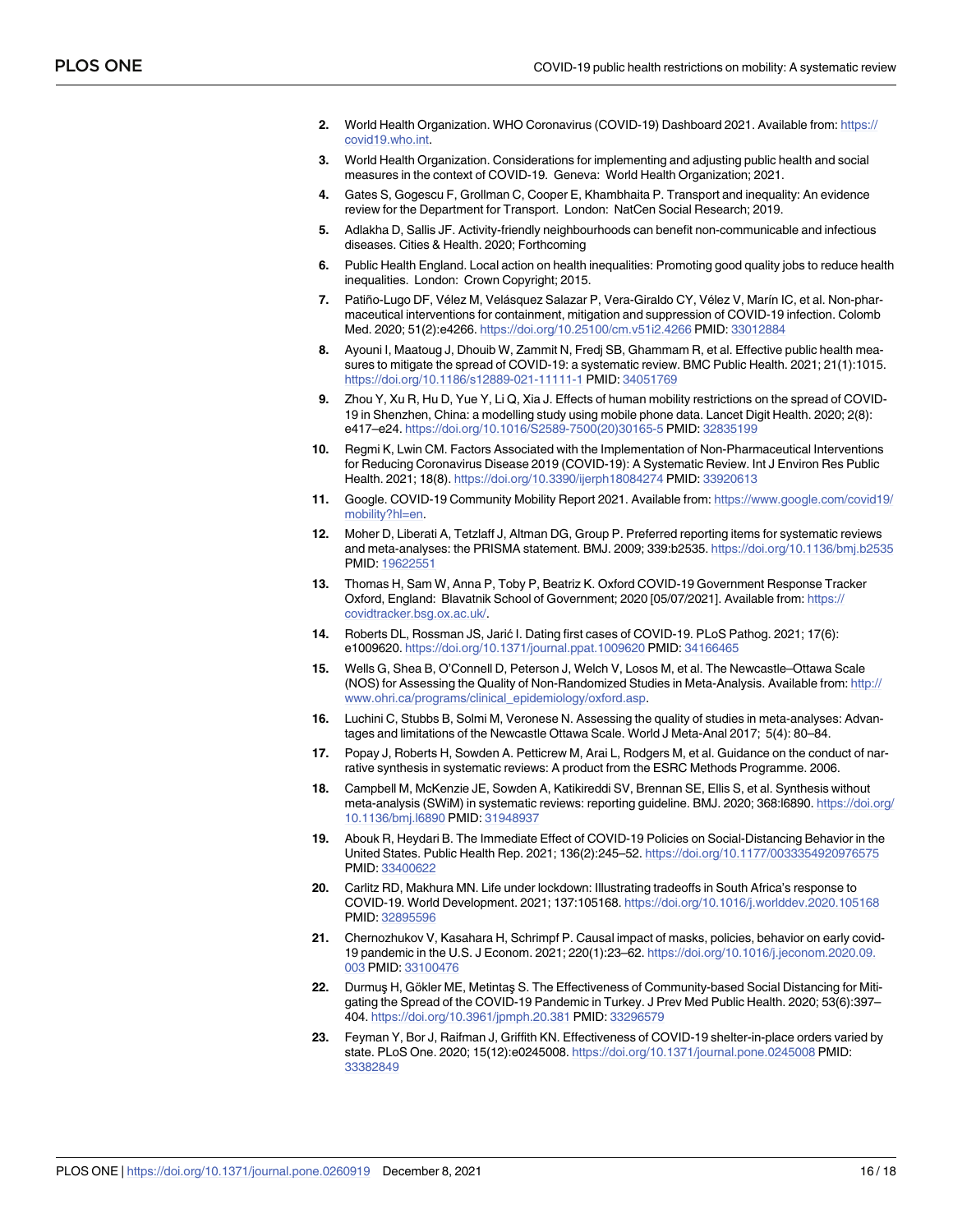- <span id="page-16-0"></span>**[24](#page-4-0).** Geng DC, Innes J, Wu W, Wang G. Impacts of COVID-19 pandemic on urban park visitation: a global analysis. J For Res. 2020:1–15. <https://doi.org/10.1007/s11676-020-01249-w> PMID: [33204057](http://www.ncbi.nlm.nih.gov/pubmed/33204057)
- **[25](#page-4-0).** Jacobsen GD, H. JK. Statewide COVID-19 Stay-at-Home Orders and Population Mobility in the United States. World Medical & Health Policy. 2020; 12(4):347–56. <https://doi.org/10.1002/wmh3.350> PMID: [32837774](http://www.ncbi.nlm.nih.gov/pubmed/32837774)
- **[26](#page-4-0).** Karaivanov A, Lu SE, Shigeoka H, Chen C, Pamplona S. Face Masks, Public Policies and Slowing the Spread of COVID-19: Evidence from Canada. Journal of Health Economics. 2021:102475. [https://doi.](https://doi.org/10.1016/j.jhealeco.2021.102475) [org/10.1016/j.jhealeco.2021.102475](https://doi.org/10.1016/j.jhealeco.2021.102475) PMID: [34157513](http://www.ncbi.nlm.nih.gov/pubmed/34157513)
- **[27](#page-4-0).** Lawal O, Nwegbu C. Movement and risk perception: evidence from spatial analysis of mobile phonebased mobility during the COVID-19 lockdown, Nigeria. GeoJournal. 2020:1–16. [https://doi.org/10.](https://doi.org/10.1007/s10708-020-10331-z) [1007/s10708-020-10331-z](https://doi.org/10.1007/s10708-020-10331-z) PMID: [33162644](http://www.ncbi.nlm.nih.gov/pubmed/33162644)
- **[28](#page-4-0).** Setti Ould, Voutilainen A. Social Distancing with Movement Restrictions and the Effective Replication Number of COVID-19: Multi- Country Analysis Based on Phone Mobility Data. medRxiv 2020.10.08.20209064.
- **[29](#page-4-0).** Singh BB, Lowerison M, Lewinson RT, Vallerand IA, Deardon R, Gill JPS, et al. Public health interventions slowed but did not halt the spread of COVID-19 in India. Transboundary and Emerging Diseases. 2020; Forthcoming.
- **[30](#page-4-0).** Summan A, Nandi A. Timing of non-pharmaceutical interventions to mitigate COVID-19 transmission and their effects on mobility: A cross-country analysis. medRxiv 2020.05.09.2009642. [https://doi.org/](https://doi.org/10.1101/2020.05.09.20096420) [10.1101/2020.05.09.20096420](https://doi.org/10.1101/2020.05.09.20096420).
- **[31](#page-4-0).** Wang S, Liu Y, Hu T. Examining the Change of Human Mobility Adherent to Social Restriction Policies and Its Effect on COVID-19 Cases in Australia. Int J Environ Res Public Health. 2020; 17(21). [https://](https://doi.org/10.3390/ijerph17217930) [doi.org/10.3390/ijerph17217930](https://doi.org/10.3390/ijerph17217930) PMID: [33137958](http://www.ncbi.nlm.nih.gov/pubmed/33137958)
- **[32](#page-4-0).** Xu D. Physical mobility under stay-at-home orders: A comparative analysis of movement restrictions between the U.S. and Europe. Econ Hum Biol. 2021; 40:100936. [https://doi.org/10.1016/j.ehb.2020.](https://doi.org/10.1016/j.ehb.2020.100936) [100936](https://doi.org/10.1016/j.ehb.2020.100936) PMID: [33264702](http://www.ncbi.nlm.nih.gov/pubmed/33264702)
- **[33](#page-13-0).** Singh B, Lowerison M, Lewinson R, Vallerand I, Deardon R, Gill J, et al. Public health interventions slowed but did not halt the spread of COVID-19 in India. Transboundary and Emerging Diseases. 2020; Fortcoming.
- **[34](#page-13-0).** McDougall CW, Brown C, Thomson C, Hanley N, Tully MA, Quilliam RS, et al. From one pandemic to another: emerging lessons from COVID-19 for tackling physical inactivity in cities. Cities & Health.2020; Fortcoming.
- **[35](#page-13-0).** Smith L, Jacob L, Yakkundi A, McDermott D, Armstrong NC, Barnett Y, et al. Correlates of symptoms of anxiety and depression and mental wellbeing associated with COVID-19: a cross-sectional study of UKbased respondents. Psychiatry Res. 2020; 291:113138. [https://doi.org/10.1016/j.psychres.2020.](https://doi.org/10.1016/j.psychres.2020.113138) [113138](https://doi.org/10.1016/j.psychres.2020.113138) PMID: [32562931](http://www.ncbi.nlm.nih.gov/pubmed/32562931)
- **[36](#page-13-0).** Bulfone TC, Malekinejad M, Rutherford GW, Razani N. Outdoor Transmission of SARS-CoV-2 and Other Respiratory Viruses: A Systematic Review. J Infect Dis. 2021; 223(4):550–61. [https://doi.org/10.](https://doi.org/10.1093/infdis/jiaa742) [1093/infdis/jiaa742](https://doi.org/10.1093/infdis/jiaa742) PMID: [33249484](http://www.ncbi.nlm.nih.gov/pubmed/33249484)
- **[37](#page-13-0).** Jones NR, Qureshi ZU, Temple RJ, Larwood JPJ, Greenhalgh T, Bourouiba L. Two metres or one: what is the evidence for physical distancing in covid-19? BMJ. 2020; 370:m3223. [https://doi.org/10.](https://doi.org/10.1136/bmj.m3223) [1136/bmj.m3223](https://doi.org/10.1136/bmj.m3223) PMID: [32843355](http://www.ncbi.nlm.nih.gov/pubmed/32843355)
- **[38](#page-13-0).** Michie S, West R. Sustained behavior change is key to preventing and tackling future pandemics. Nat Med. 2021; 27(5):749–52. <https://doi.org/10.1038/s41591-021-01345-2> PMID: [33972794](http://www.ncbi.nlm.nih.gov/pubmed/33972794)
- **[39](#page-13-0).** Lazzarino AI, Steptoe A, Hamer M, Michie S. Covid-19: Important potential side effects of wearing face masks that we should bear in mind. BMJ. 2020; 369:m2003. <https://doi.org/10.1136/bmj.m2003> PMID: [32439689](http://www.ncbi.nlm.nih.gov/pubmed/32439689)
- **[40](#page-13-0).** van der Westhuizen HM, Kotze K, Tonkin-Crine S, Gobat N, Greenhalgh T. Face coverings for covid-19: from medical intervention to social practice. BMJ. 2020; 370:m3021. [https://doi.org/10.1136/bmj.](https://doi.org/10.1136/bmj.m3021) [m3021](https://doi.org/10.1136/bmj.m3021) PMID: [32816815](http://www.ncbi.nlm.nih.gov/pubmed/32816815)
- **[41](#page-13-0).** Hörcher D, Singh R, Graham DJ. Social distancing in public transport: mobilising new technologies for demand management under the Covid-19 crisis. Transportation (Amst). 2021:1–30. [https://doi.org/10.](https://doi.org/10.1007/s11116-021-10192-6) [1007/s11116-021-10192-6](https://doi.org/10.1007/s11116-021-10192-6) PMID: [33907339](http://www.ncbi.nlm.nih.gov/pubmed/33907339)
- **[42](#page-13-0).** World Health Organization. Pandemic fatigue–reinvigorating the public to prevent COVID-19. Policy framework for supporting pandemic prevention and management. Copenhagen: WHO Regional Office for Europe; 2020.
- **[43](#page-13-0).** Reicher S, Drury J. Pandemic fatigue? How adherence to covid-19 regulations has been misrepresented and why it matters. BMJ. 2021; 372:n137. <https://doi.org/10.1136/bmj.n137> PMID: [33461963](http://www.ncbi.nlm.nih.gov/pubmed/33461963)